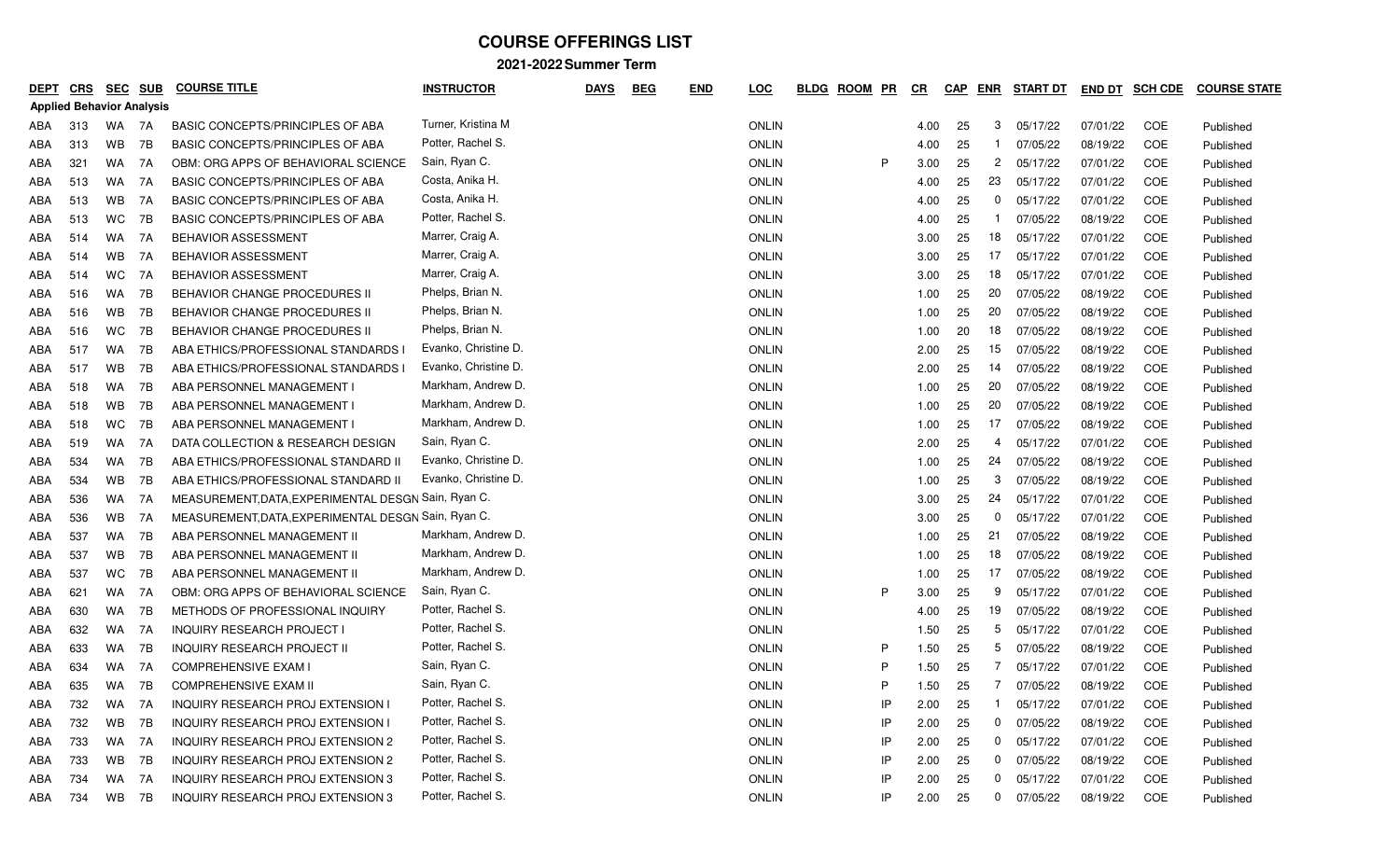| <u>DEPT</u>                    | <b>CRS</b> | <b>SEC</b> | <b>SUB</b> | <b>COURSE TITLE</b>                                   | <b>INSTRUCTOR</b>           | <b>DAYS</b> | <b>BEG</b> | <b>END</b> | <u>LOC</u>   | <b>BLDG</b> | <b>ROOM</b> | <u>PR</u> | $_{CR}$ | <b>CAP</b> | <b>ENR</b>   | <b>START DT</b> | <b>END DT</b> | <b>SCH CDE</b> | <b>COURSE STATE</b> |
|--------------------------------|------------|------------|------------|-------------------------------------------------------|-----------------------------|-------------|------------|------------|--------------|-------------|-------------|-----------|---------|------------|--------------|-----------------|---------------|----------------|---------------------|
| Art (Studio)                   |            |            |            |                                                       |                             |             |            |            |              |             |             |           |         |            |              |                 |               |                |                     |
| ART<br>117                     |            | WA         | 7B         | SOFTWARE IN THE VISUAL ARTS (A)                       | Pogoretskiy, Laura C.       |             |            |            | <b>ONLIN</b> |             |             |           | 3.00    | 15         | 9            | 07/05/22        | 08/19/22      | <b>VPA</b>     | Published           |
| <b>Art History</b>             |            |            |            |                                                       |                             |             |            |            |              |             |             |           |         |            |              |                 |               |                |                     |
| <b>ARTH 101</b>                |            | WA         | 7B         | WESTERN ART: PREHIST TO GOTHIC (A)                    | Mills, Kerry A.             |             |            |            | <b>ONLIN</b> |             |             |           | 3.00    | 25         | 10           | 07/05/22        | 08/19/22      | <b>VPA</b>     | Published           |
| <b>Autism Studies</b>          |            |            |            |                                                       |                             |             |            |            |              |             |             |           |         |            |              |                 |               |                |                     |
| 361<br>ASD                     |            | WA.        | 7A         | COMMUNICATION ASPECTS OF AUTISM (W)                   | Vance, Tammie L.            |             |            |            | <b>ONLIN</b> |             |             | P         | 3.00    | 25         | 8            | 05/17/22        | 07/01/22      | COE            | Published           |
| ASD                            | 362        | WA         | 7B         | SOC SKILLS INSTRUCTION AUTISM (R)                     | Evans, Amanda M.            |             |            |            | <b>ONLIN</b> |             |             | P         | 3.00    | 25         | 10           | 07/05/22        | 08/19/22      | COE            | Published           |
| <b>Biology</b>                 |            |            |            |                                                       |                             |             |            |            |              |             |             |           |         |            |              |                 |               |                |                     |
| <b>BIOL</b>                    | 148        | WA         | 14         | ENVIRONMENTAL ISSUES (N)                              | Anderson, Kadrin E.         |             |            |            | <b>ONLIN</b> |             |             |           | 3.00    | 30         | 23           | 05/17/22        | 08/19/22      | CAS            | Published           |
| <b>BIOL</b>                    | 252        | WA         | 14         | BIOLOGY OF WOMEN (G)                                  | Hinks, Eileen T.            |             |            |            | <b>ONLIN</b> |             |             |           | 3.00    | 30         | 24           | 05/17/22        | 08/19/22      | CAS            | Published           |
| <b>Business Administration</b> |            |            |            |                                                       |                             |             |            |            |              |             |             |           |         |            |              |                 |               |                |                     |
| BUAD                           | 104        | WA.        | 7A         | SUSTAINABILITY & BUSINESS (T)                         | McPherson, Catherine Ferris |             |            |            | <b>ONLIN</b> |             |             |           | 3.00    | 30         | 3            | 05/17/22        | 07/01/22      | <b>BPS</b>     | Published           |
| BUAD 200                       |            | WA         | 7A         | MANAGEMENT PRINCIPLES (W)                             | Kaufmann, Alison Medley     |             |            |            | <b>ONLIN</b> |             |             |           | 3.00    | 30         | $^{2}$       | 05/17/22        | 07/01/22      | <b>BPS</b>     | Published           |
| <b>BUAD 202</b>                |            | WA         | 7B         | ORGANIZATIONAL BEHAVIOR                               | Kent, Claire T.             |             |            |            | <b>ONLIN</b> |             |             |           | 3.00    | -30        | $^{2}$       | 07/05/22        | 08/19/22      | <b>BPS</b>     | Published           |
| BUAD<br>208                    |            | WA         | 7A         | <b>ACCOUNTING PRINCIPLES</b>                          | Boslet, Steven A.           |             |            |            | <b>ONLIN</b> |             |             |           | 3.00    | 24         | 7            | 05/17/22        | 07/01/22      | <b>BPS</b>     | Published           |
| BUAD<br>209                    |            | WA.        | 7B         | FINANCIAL DECISION MAKING (Q)                         | Malabad, Melissa H.         |             |            |            | <b>ONLIN</b> |             |             | P         | 3.00    | 24         |              | 07/05/22        | 08/19/22      | <b>BPS</b>     | Published           |
| BUAD 210                       |            | WA         | 7A         | FINANCIAL ACCOUNTING                                  | May, Matthew S.             |             |            |            | <b>ONLIN</b> |             |             |           | 3.00    | 30         | $\mathbf{0}$ | 05/17/22        | 07/01/22      | <b>BPS</b>     | Published           |
| BUAD 211                       |            | WA         | 7B         | MANAGERIAL ACCOUNTING                                 | May, Matthew S.             |             |            |            | <b>ONLIN</b> |             |             | P         | 3.00    | -30        |              | $0$ $07/05/22$  | 08/19/22      | <b>BPS</b>     | Published           |
| <b>BUAD</b><br>230             |            | WA         | 7A         | <b>MARKETING PRINCIPLES</b>                           | Malabad, Melissa H.         |             |            |            | <b>ONLIN</b> |             |             |           | 3.00    | 30         | $^{2}$       | 05/17/22        | 07/01/22      | <b>BPS</b>     | Published           |
| <b>BUAD</b>                    | 250        | WA         | 7A         | <b>GENDER IN THE WORKPLACE (G)</b>                    | Branche, Donovan D.         |             |            |            | <b>ONLIN</b> |             |             |           | 3.00    | 30         | 6.           | 05/17/22        | 07/01/22      | <b>BPS</b>     | Published           |
| BUAD 260                       |            | WA         | 7B         | PERSONAL FINANCE (Q)                                  | May, Matthew S.             |             |            |            | <b>ONLIN</b> |             |             |           | 3.00    | 30         | 6            | 07/05/22        | 08/19/22      | <b>BPS</b>     | Published           |
| BUAD 266                       |            | WA         | 7A         | SOCIAL TRENDS & IMPACT ON BUSINESS                    | Kang, JinYoung              |             |            |            | <b>ONLIN</b> |             |             |           | 3.00    | 30         |              | 05/17/22        | 07/01/22      | <b>BPS</b>     | Published           |
| <b>BUAD</b><br>302             |            | WA         | 7A         | <b>MANAGING HUMAN CAPITAL</b>                         | Kroggel, Lawrence P.        |             |            |            | <b>ONLIN</b> |             |             | P         | 3.00    | 30         | 5            | 05/17/22        | 07/01/22      | <b>BPS</b>     | Published           |
| BUAD<br>305                    |            | WA         | 7A         | <b>GLOBAL BUSINESS (I)</b>                            | Kang, JinYoung              |             |            |            | <b>ONLIN</b> |             |             | P         | 3.00    | 30         | 7            | 05/17/22        | 07/01/22      | <b>BPS</b>     | Published           |
| BUAD 307                       |            | WA         | 7A         | BUSINESS & SOCIETY RESEARCH (R)                       | Tritsch, Joanne L.          |             |            |            | <b>ONLIN</b> |             |             |           | 3.00    | 20         | $\mathbf{0}$ | 05/17/22        | 07/01/22      | <b>BPS</b>     | Published           |
| <b>BUAD 313</b>                |            | WA         | 7B         | COMPUTERIZED ACCOUNTING SMALL BUSNS Boslet, Steven A. |                             |             |            |            | <b>ONLIN</b> |             |             | P         | 3.00    | 20         |              | 07/05/22        | 08/19/22      | <b>BPS</b>     | Published           |
| BUAD 314                       |            | WA         | 7A         | TAX ACCOUNTING                                        | Boslet, Steven A.           |             |            |            | <b>ONLIN</b> |             |             | P         | 3.00    | -5         |              | 05/17/22        | 07/01/22      | <b>BPS</b>     | Published           |
| <b>BUAD 315</b>                |            | WA         | 7A         | ACCOUNTING INFORMATION SYSTEMS I                      | Boslet, Steven A.           |             |            |            | <b>ONLIN</b> |             |             |           | 3.00    | 20         | $\mathbf{0}$ | 05/17/22        | 07/01/22      | <b>BPS</b>     | Published           |
| <b>BUAD 317</b>                |            | WA         | 7B         | ACCTG FOR NON-PROFIT AND GOVT ORG                     | Boslet, Steven A.           |             |            |            | <b>ONLIN</b> |             |             | P         | 3.00    | 20         | $^{2}$       | 07/05/22        | 08/19/22      | <b>BPS</b>     | Published           |
| <b>BUAD 320</b>                |            | WA         | 7B         | FORENSIC ACCTG & FRAUD EXAMINATION                    | Boslet, Steven A.           |             |            |            | <b>ONLIN</b> |             |             | P         | 3.00    | 20         | $\mathbf{0}$ | 07/05/22        | 08/19/22      | <b>BPS</b>     | Published           |
| <b>BUAD 322</b>                |            | WA         | 7B         | MANAGING EMPLOYEE PERFORMANCE                         | Kroggel, Lawrence P.        |             |            |            | <b>ONLIN</b> |             |             | P         | 3.00    | 30         | 9            | 07/05/22        | 08/19/22      | <b>BPS</b>     | Published           |
| BUAD 334                       |            | WA         | 7A         | MULTICULTURAL MARKETING AMERICA (D)                   | McPherson, Catherine Ferris |             |            |            | <b>ONLIN</b> |             |             | P         | 3.00    | 20         | 6.           | 05/17/22        | 07/01/22      | <b>BPS</b>     | Published           |
| BUAD 338                       |            | WA         | 7A         | AUDIENCE INSIGHTS & ANALYSIS                          | Malabad, Melissa H.         |             |            |            | ONLIN        |             |             | P         | 3.00    | 20         | 3            | 05/17/22        | 07/01/22      | <b>BPS</b>     | Published           |
| BUAD 340                       |            | WA         | 7B         | FINANCIAL MANAGEMENT (Q)                              | Malabad, Melissa H.         |             |            |            | <b>ONLIN</b> |             |             | P         | 3.00    | 20         | 4            | 07/05/22        | 08/19/22      | <b>BPS</b>     | Published           |
| BUAD 350                       |            | WA         | 7A         | <b>FOUNDATIONS OF PROJECT MANAGEMENT I</b>            | Wetter, John J.             |             |            |            | ONLIN        |             |             |           | 3.00    | 20         |              | 05/17/22        | 07/01/22      | <b>BPS</b>     | Published           |
| <b>BUAD 351</b>                |            | WA         | 7B         | FOUNDATIONS PROJECT MANAGEMENT II                     | Wetter, John J.             |             |            |            | <b>ONLIN</b> |             |             | P         | 3.00    | 20         |              | $0$ 07/05/22    | 08/19/22      | <b>BPS</b>     | Published           |
| BUAD 352                       |            | WA         | 7A         | PROJECT MANAGEMENT RISK                               | Wetter, John J.             |             |            |            | ONLIN        |             |             | P         | 3.00    | -20        |              | $0$ $05/17/22$  | 07/01/22      | <b>BPS</b>     | Published           |
| BUAD 353                       |            | WA         | 7B         | PROJECT MANAGEMENT SCHEDULING                         | Wetter, John J.             |             |            |            | ONLIN        |             |             | P         | 3.00    | - 20       |              | 0 07/05/22      | 08/19/22      | <b>BPS</b>     | Published           |
|                                |            |            |            |                                                       |                             |             |            |            |              |             |             |           |         |            |              |                 |               |                |                     |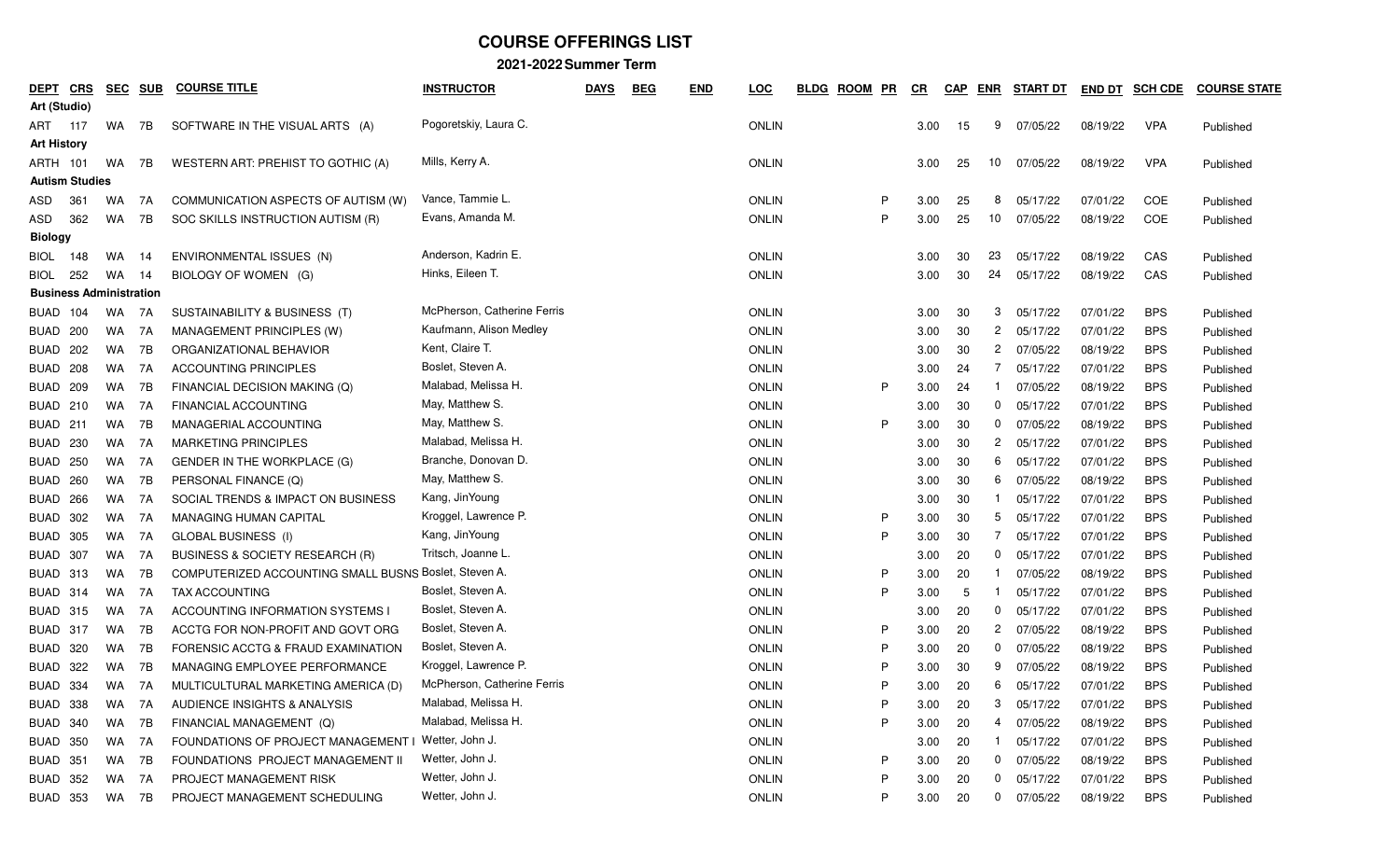| <b>DEPT</b> | <b>CRS</b>                     | <u>SEC</u> | <b>SUB</b> | <b>COURSE TITLE</b>                                  | <b>INSTRUCTOR</b>           | <b>DAYS</b> | <b>BEG</b> | <b>END</b> | <b>LOC</b>   | <b>ROOM</b><br><b>BLDG</b> | <u>PR</u> | $_{CR}$ | <b>CAP</b> | <b>ENR</b>     | <b>START DT</b> | <b>END DT</b> | <b>SCH CDE</b> | <b>COURSE STATE</b> |
|-------------|--------------------------------|------------|------------|------------------------------------------------------|-----------------------------|-------------|------------|------------|--------------|----------------------------|-----------|---------|------------|----------------|-----------------|---------------|----------------|---------------------|
|             | <b>Business Administration</b> |            |            |                                                      |                             |             |            |            |              |                            |           |         |            |                |                 |               |                |                     |
| BUAD        | 400                            | WA         | 7A         | STRATEGY/SUSTAIN IN BUSINESS (O)                     | Chung, Sungil               |             |            |            | <b>ONLIN</b> |                            |           | 3.00    | 30         | 3              | 05/17/22        | 07/01/22      | <b>BPS</b>     | Published           |
| BUAD        | 401                            | WA         | 7B         | SENIOR SEMINAR (M)                                   | McPherson, Catherine Ferris |             |            |            | <b>ONLIN</b> |                            | P         | 3.00    | 10         | 5              | 07/05/22        | 08/19/22      | <b>BPS</b>     | Published           |
| BUAD        | 502                            | WA         | 7B         | MANAGING & LEADING OTHERS                            | Chung, Sungil               |             |            |            | <b>ONLIN</b> |                            |           | 3.00    | 25         | 4              | 07/05/22        | 08/19/22      | <b>BPS</b>     | Published           |
| BUAD        | 503                            | WA         | 7A         | <b>BUSINESS COMMUNICATION</b>                        | Tritsch, Joanne L.          |             |            |            | <b>ONLIN</b> |                            | P         | 3.00    | -30        | 0              | 05/17/22        | 07/01/22      | <b>BPS</b>     | Published           |
| BUAD        | 504                            | WA         | 7A         | MANAGERIAL ACCOUNTING                                | May, Matthew S.             |             |            |            | <b>ONLIN</b> |                            | P         | 3.00    | -30        | 8              | 05/17/22        | 07/01/22      | <b>BPS</b>     | Published           |
| BUAD        | 564                            | WA         | 7A         | HUMAN CAPITAL MGMT IN HEALTHCARE                     | Burghardt, Michael G.       |             |            |            | <b>ONLIN</b> |                            |           | 3.00    | 30         | 5              | 05/17/22        | 07/01/22      | SPH            | Published           |
| BUAD        | 600                            | WA         | 7B         | STRATEGIC PLANNING & PROCESS IMPROV                  | Sprangel Jr., Joseph R.     |             |            |            | <b>ONLIN</b> |                            | P         | 3.00    | 30         | 4              | 07/05/22        | 08/19/22      | <b>BPS</b>     | Published           |
| BUAD        | 621                            | WA         | 7A         | PROGRAM DEVELOPMENT & EVALUATION                     | Chung, Sungil               |             |            |            | <b>ONLIN</b> |                            | P         | 3.00    | 25         | 4              | 05/17/22        | 07/01/22      | <b>BPS</b>     | Published           |
|             | BUAD 631                       | WA         | 7B         | <b>BUILDING EFFECTIVE CULTURES</b>                   | Tritsch, Joanne L.          |             |            |            | <b>ONLIN</b> |                            | P         | 3.00    | 25         | 5              | 07/05/22        | 08/19/22      | <b>BPS</b>     | Published           |
| BUAD        | 634                            | WA         | 7A         | ACCELERATING TRANSFORMATION CHANGE Tritsch, Joanne L |                             |             |            |            | <b>ONLIN</b> |                            | P         | 3.00    | 25         | 5              | 05/17/22        | 07/01/22      | <b>BPS</b>     | Published           |
| BUAD        | 642                            | WA         | 7A         | RESPONSIBLE BUSINESS ENVIRONMENT                     | Kang, JinYoung              |             |            |            | <b>ONLIN</b> |                            | P         | 3.00    | 25         | 5              | 05/17/22        | 07/01/22      | <b>BPS</b>     | Published           |
| BUAD        | 660                            | WA         | 7B         | STRATEGIC PLAN & PROCESS IMPROVEMNT                  | Weir, Michael W.            |             |            |            | <b>ONLIN</b> |                            |           | 3.00    | 30         | 7              | 07/05/22        | 08/19/22      | SPH            | Published           |
|             | <b>BUAD 701</b>                | <b>WA</b>  | 7B         | THE APEX PROJECT                                     | Tritsch, Joanne L.          |             |            |            | <b>ONLIN</b> |                            | P         | 3.00    | 25         | 5              | 07/05/22        | 08/19/22      | <b>BPS</b>     | Published           |
|             | <b>Criminal Justice</b>        |            |            |                                                      |                             |             |            |            |              |                            |           |         |            |                |                 |               |                |                     |
| CJ          | 235                            | WA         | 7A         | LAW ENFORCEMENT AND THE COMMUNITY                    | Wilt, John B.               |             |            |            | <b>ONLIN</b> |                            |           | 3.00    | 25         | 3              | 05/17/22        | 07/01/22      | <b>BPS</b>     | Published           |
|             | Communication                  |            |            |                                                      |                             |             |            |            |              |                            |           |         |            |                |                 |               |                |                     |
|             | COMM 100                       | WA         | 7A         | PUBLIC SPEAKING (O)                                  | Smith, Morgan C. Alberts    |             |            |            | <b>ONLIN</b> |                            |           | 3.00    | 20         | 20             | 05/17/22        | 07/01/22      | <b>BPS</b>     | Published           |
|             | <b>COMM 245</b>                | WA         | 7B         | <b>SOCIAL MEDIA</b>                                  | Smith, Morgan C. Alberts    |             |            |            | <b>ONLIN</b> |                            |           | 3.00    | 20         | 9              | 07/05/22        | 08/19/22      | <b>BPS</b>     | Published           |
|             | COMM 300                       | WA         | 7B         | PERSUASIVE CAMPAIGNS                                 | Miller, Suzanne K.          |             |            |            | <b>ONLIN</b> |                            |           | 3.00    | 20         | 14             | 07/05/22        | 08/19/22      | <b>BPS</b>     | Published           |
|             | Economics                      |            |            |                                                      |                             |             |            |            |              |                            |           |         |            |                |                 |               |                |                     |
|             | ECON 101                       | WA         | 7A         | PRINCIPLES OF MICROECONOMICS (SQ)                    | Brodie, Allison E.          |             |            |            | <b>ONLIN</b> |                            |           | 3.00    | 30         | 10             | 05/17/22        | 07/01/22      | CAS            | Published           |
|             | ECON 102                       | WA 7B      |            | PRIN INTERN'L & MACROECONOMICS (I)                   | Brodie, Allison E.          |             |            |            | <b>ONLIN</b> |                            | P         | 3.00    | 30         | 11             | 07/05/22        | 08/19/22      | CAS            | Published           |
|             | <b>Education</b>               |            |            |                                                      |                             |             |            |            |              |                            |           |         |            |                |                 |               |                |                     |
| ED          | 205                            | WA         | 14         | CHARACTERISTICS OF EXCEPTIONALITY                    | VanDevander, Carla R.       |             |            |            | <b>ONLIN</b> |                            |           | 3.00    | 14         | 8              | 05/17/22        | 08/19/22      | COE            | Published           |
| ED          | 212                            | WA         | 14         | LIFESPAN HUMAN DEVELOPMENT (S)                       | Bryson, Donyetta C.         |             |            |            | <b>ONLIN</b> |                            |           | 3.00    | 14         | 9              | 05/17/22        | 08/19/22      | COE            | Published           |
| ED          | 215                            | WA         | 14         | FOUNDATIONS & LEGAL ISSUES OF SPED                   | Robinson, Stephanie T.      |             |            |            | <b>ONLIN</b> |                            |           | 3.00    | 25         | 4              | 05/17/22        | 08/19/22      | COE            | Published           |
| ED          | 229                            | WA         | 7A         | METHODS OF TEACHING SOCIAL STUDIES                   | Waddell, Alice M.           |             |            |            | <b>ONLIN</b> |                            |           | 3.00    | 20         | 10             | 05/17/22        | 07/01/22      | COE            | Published           |
| ED          | 323                            | WA         | 14         | LANG ACQUISITION & LITERACY DEV I                    | Lucius, Ellen E.            |             |            |            | <b>ONLIN</b> |                            |           | 3.00    | 25         | 22             | 05/17/22        | 08/19/22      | COE            | Published           |
| ED          | 328                            | WA         | -14        | ASSESSMENT OF & FOR LEARNING                         | Wilson, Angela B.           |             |            |            | <b>ONLIN</b> |                            |           | 4.00    | 25         | 11             | 05/17/22        | 08/19/22      | COE            | Published           |
| ED          | 336                            | WA         | 14         | COMPARATIVE EDUCATION (IW)                           | Kurtz, Brianna A.           |             |            |            | <b>ONLIN</b> |                            |           | 3.00    | 25         | 7              | 05/17/22        | 08/19/22      | COE            | Published           |
| ED          | 341                            | WA.        | 14         | LANGUAGE & LINGUISTICS FOR EDUCATOR                  | Reynolds, Patricia E.       |             |            |            | <b>ONLIN</b> |                            |           | 3.00    | 25         | 0              | 05/17/22        | 08/19/22      | COE            | Published           |
| ED          | 342                            | WA         |            | CULTURAL RESPON TEACHING & COMM (D)                  | Evans, Victoria P.          |             |            |            | ONLIN        |                            |           | 3.00    | 25         | 12             | 05/17/22        | 08/19/22      | COE            | Published           |
| ED          | 350                            | WA         | 14         | CONTENT AREA LEARNING                                | Whitmore, Gwendolyn H.      |             |            |            | <b>ONLIN</b> |                            |           | 3.00    | 25         | 6              | 05/17/22        | 08/19/22      | COE            | Published           |
| ED          | 601                            | WA         | 7B         | LIFESPAN HUMAN DEVELOPMENT                           | Bryson, Donyetta C.         |             |            |            | <b>ONLIN</b> |                            |           | 3.00    | 14         |                | 10 07/05/22     | 08/19/22      | COE            | Published           |
| ED          | 602                            | WA         | 7A         | FOUNDATIONS OF EDUCATION                             | Wilson, Angela B.           |             |            |            | <b>ONLIN</b> |                            |           | 3.00    | 25         | $\overline{7}$ | 05/17/22        | 07/01/22      | COE            | Published           |
| ED          | 603                            | WA.        | 7B         | ASSESSMENT OF & FOR LEARNING                         | Bailey, Pamela R.           |             |            |            | <b>ONLIN</b> |                            |           | 3.00    | 25         |                | 14 07/05/22     | 08/19/22      | COE            | Published           |
| ED          | 606                            | WA         | 7A         | INTG LIT TO IMPROVE CONT AREA LEARN                  | MacFarlane, Bronwyn D.M.    |             |            |            | <b>ONLIN</b> |                            |           | 3.00    | -25        |                | 6 05/17/22      | 07/01/22      | COE            | Published           |
|             |                                |            |            |                                                      |                             |             |            |            |              |                            |           |         |            |                |                 |               |                |                     |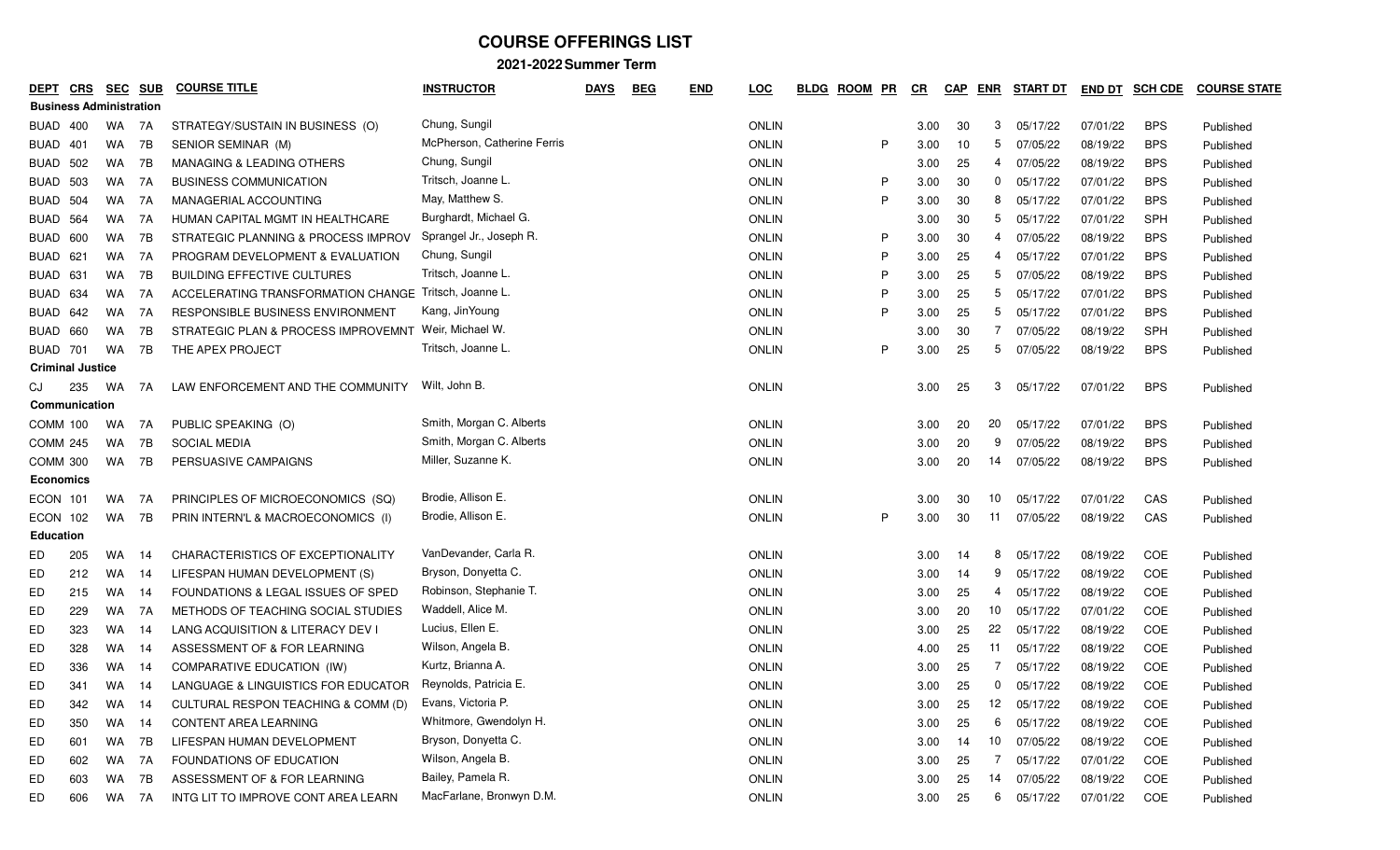| <u>DEPT</u>      | <b>CRS</b>                        | <b>SEC</b> | <b>SUB</b> | <b>COURSE TITLE</b>                                      | <b>INSTRUCTOR</b>        | <b>DAYS</b> | <b>BEG</b> | <u>END</u> | <b>LOC</b>   | <b>BLDG</b> | <b>ROOM</b> | PR | CR   | <b>CAP</b> | <b>ENR</b>   | <b>START DT</b> | <b>END DT</b> | <b>SCH CDE</b> | <b>COURSE STATE</b> |
|------------------|-----------------------------------|------------|------------|----------------------------------------------------------|--------------------------|-------------|------------|------------|--------------|-------------|-------------|----|------|------------|--------------|-----------------|---------------|----------------|---------------------|
| <b>Education</b> |                                   |            |            |                                                          |                          |             |            |            |              |             |             |    |      |            |              |                 |               |                |                     |
| ED.              | 607                               | WA         | 7A         | INSTRUCTIONAL STRATEGIES ELEMENTARY                      | Waddell, Alice M.        |             |            |            | <b>ONLIN</b> |             |             |    | 3.00 | 20         | 16           | 05/17/22        | 07/01/22      | COE            | Published           |
| ED               | 622                               | <b>WA</b>  | 7A         | CHARACTERISTICS OF EXCEPTIONALITY                        | VanDevander, Carla R.    |             |            |            | <b>ONLIN</b> |             |             |    | 3.00 | 12         | 15           | 05/17/22        | 07/01/22      | COE            | Published           |
| ED               | 623                               | WA         | 7A         | ADVANCED STUDIES OF GIFTED LEARNERS                      | MacFarlane, Bronwyn D.M. |             |            |            | <b>ONLIN</b> |             |             |    | 3.00 | 15         |              | 05/17/22        | 07/01/22      | COE            | Published           |
| ED               | 624                               | <b>WA</b>  | 7B         | <b>IEP DEVELOPMENT &amp; IMPLEMENTATION</b>              | Robinson, Stephanie T.   |             |            |            | <b>ONLIN</b> |             |             |    | 3.00 | 20         | 8            | 07/05/22        | 08/19/22      | COE            | Published           |
| ED               | 631                               | <b>WA</b>  | 7B         | TECHNOLOGIES TO ADVANCE LEARNING                         | Kurtz, Brianna A.        |             |            |            | <b>ONLIN</b> |             |             |    | 3.00 | 25         | 3            | 07/05/22        | 08/19/22      | COE            | Published           |
| ED               | 632                               | <b>WA</b>  | 14         | <b>INQUIRY RESEARCH PROJECT I</b>                        | Bailey, Pamela R.        |             |            |            | <b>ONLIN</b> |             |             | P. | 3.00 | 20         | 6            | 05/17/22        | 08/19/22      | COE            | Published           |
| ED               | 639                               | WA.        | 7B         | ASSESS & EVAL IN SPED & GIFTED ED                        | Fauber, Anita Pilson     |             |            |            | <b>ONLIN</b> |             |             |    | 3.00 | 25         | 10           | 07/05/22        | 08/19/22      | COE            | Published           |
| ED               | 645                               | WA.        | 7A         | LANGUAGE & LINGUISTICS FOR EDUCATOR                      | Reynolds, Patricia E.    |             |            |            | <b>ONLIN</b> |             |             |    | 3.00 | 25         | $\mathbf 0$  | 05/17/22        | 07/01/22      | COE            | Published           |
| ED               | 646                               | WA         | 7B         | CULTURALLY RESPONSIVE TEACH/COMM                         | Evans, Victoria P.       |             |            |            | <b>ONLIN</b> |             |             |    | 3.00 | 25         | 0            | 07/05/22        | 08/19/22      | COE            | Published           |
| ED               | 673                               | WA.        | 7A         | <b>CHILD &amp; ADOLESCENT LITERATURE</b>                 | Thornton, John Michael   |             |            |            | <b>ONLIN</b> |             |             |    | 3.00 | 25         | $\mathbf{2}$ | 05/17/22        | 07/01/22      | COE            | Published           |
| ED               | 674                               | WA         | 7B         | WORD KNOWLEDGE:PHONICS, SPELL, VOCAB Williams, Angela W. |                          |             |            |            | <b>ONLIN</b> |             |             |    | 3.00 | 25         |              | 07/05/22        | 08/19/22      | COE            | Published           |
| ED               | 732                               | WA         | 14         | INQUIRY RESEARCH PROJ EXTENSION I                        | Bailey, Pamela R.        |             |            |            | <b>ONLIN</b> |             |             | IP | 2.00 | 8          |              | 05/17/22        | 08/19/22      | COE            | Published           |
| ED               | 733                               | WA.        | 14         | INQUIRY RESEARCH PROJ EXTENSION 2                        | Bailey, Pamela R.        |             |            |            | <b>ONLIN</b> |             |             | IP | 2.00 | 8          |              | 05/17/22        | 08/19/22      | COE            | Published           |
| ED               | 734                               | WA.        | 14         | INQUIRY RESEARCH PROJ EXTENSION 3                        | Bailey, Pamela R.        |             |            |            | <b>ONLIN</b> |             |             | IP | 2.00 | 8          | 0            | 05/17/22        | 08/19/22      | COE            | Published           |
| English          |                                   |            |            |                                                          |                          |             |            |            |              |             |             |    |      |            |              |                 |               |                |                     |
| ENG              | 315                               | WA         | -14        | <b>EARLY ENGLISH DRAMA</b>                               | Kennedy, Sarah           |             |            |            | <b>ONLIN</b> |             |             | P  | 3.00 | 30         | 12           | 05/17/22        | 08/19/22      | CAS            | Published           |
|                  | <b>Health Care Administration</b> |            |            |                                                          |                          |             |            |            |              |             |             |    |      |            |              |                 |               |                |                     |
| HCA              | 101                               | <b>WA</b>  | 7B         | INTRO HEALTH CARE ADMINISTRATION                         | Erath, Mark E.           |             |            |            | <b>ONLIN</b> |             |             |    | 3.00 | 30         |              | 07/05/22        | 08/19/22      | SPH            | Published           |
| HCA              | 235                               | WA.        | 7A         | WOMEN'S HEALTH CARE ISSUES<br>(GW)                       | Truman, Heather Anne     |             |            |            | <b>ONLIN</b> |             |             |    | 3.00 | 20         | 10           | 05/17/22        | 07/01/22      | SPH            | Published           |
| HCA              | 250                               | WA.        | 7A         | GLOBAL HEALTH CARE (I)                                   | Fletcher, Lindsey P.     |             |            |            | <b>ONLIN</b> |             |             |    | 3.00 | 25         | 18           | 05/17/22        | 07/01/22      | SPH            | Published           |
| HCA              | 385                               | WA         | 7B         | WRITING A GRANT PROPOSAL                                 | Erath, Mark E.           |             |            |            | <b>ONLIN</b> |             |             |    | 3.00 | 20         | 10           | 07/05/22        | 08/19/22      | SPH            | Published           |
|                  | <b>HIGHER EDUCATION</b>           |            |            |                                                          |                          |             |            |            |              |             |             |    |      |            |              |                 |               |                |                     |
| HIED             | 632                               | WA         | - 7A       | <b>INQUIRY RESEARCH PROJECT I</b>                        | Bailey, Pamela R.        |             |            |            | <b>ONLIN</b> |             |             | IP | 1.50 | 20         |              | 05/17/22        | 07/01/22      | COE            | Published           |
| HIED             | 633                               | WA.        | 7B         | <b>INQUIRY RESEARCH PROJECT II</b>                       | Bailey, Pamela R.        |             |            |            | <b>ONLIN</b> |             |             | IP | 1.50 | 25         |              | 07/05/22        | 08/19/22      | COE            | Published           |
| HIED             | 658                               | WA         | 7B         | PLAN, EVAL & INSTITUTIONAL RESEARCH                      | Morgan, Melissa Anderson |             |            |            | <b>ONLIN</b> |             |             |    | 3.00 | 15         | 3            | 07/05/22        | 08/19/22      | COE            | Published           |
| HIED             | 665                               | <b>WA</b>  | 7A         | <b>QUANTITATIVE REASONING</b>                            | Wilson, Wesley E.        |             |            |            | <b>ONLIN</b> |             |             |    | 3.00 | 15         | 4            | 05/17/22        | 07/01/22      | COE            | Published           |
| HIED             | 732                               | <b>WA</b>  | 7A         | <b>INQUIRY RESEARCH PROJ EXTENSION I</b>                 | Bailey, Pamela R.        |             |            |            | <b>ONLIN</b> |             |             |    | 2.00 | 15         |              | 05/17/22        | 07/01/22      | COE            | Published           |
| HIED             | 733                               | WA         | 7A         | <b>INQUIRY RESEARCH PROJ EXTENSION 2</b>                 | Bailey, Pamela R.        |             |            |            | <b>ONLIN</b> |             |             |    | 2.00 | 15         |              | 05/17/22        | 07/01/22      | COE            | Published           |
| HIED             | 733                               | WB         | 7B         | INQUIRY RESEARCH PROJ EXTENSION 2                        | Bailey, Pamela R.        |             |            |            | <b>ONLIN</b> |             |             |    | 2.00 | 15         | 0            | 07/05/22        | 08/19/22      | COE            | Published           |
| HIED             | 734                               | WA.        | 7A         | <b>INQUIRY RESEARCH PROJ EXTENSION 3</b>                 | Bailey, Pamela R.        |             |            |            | <b>ONLIN</b> |             |             |    | 2.00 | 15         | 0            | 05/17/22        | 07/01/22      | COE            | Published           |
| HIED             | 734                               | WB         | 7B         | <b>INQUIRY RESEARCH PROJ EXTENSION 3</b>                 | Bailey, Pamela R.        |             |            |            | <b>ONLIN</b> |             |             |    | 2.00 | 15         | $\mathbf{0}$ | 07/05/22        | 08/19/22      | COE            | Published           |
|                  | <b>Health Sciences</b>            |            |            |                                                          |                          |             |            |            |              |             |             |    |      |            |              |                 |               |                |                     |
| <b>HSCI 150</b>  |                                   | WA         | - 14       | <b>INTRO TO HEALTH PROFESSIONS</b>                       | Holman, Matthew E.       |             |            |            | <b>ONLIN</b> |             |             |    | 2.00 | 30         |              | 05/17/22        | 08/19/22      | HHP            | Published           |
| <b>HSCI</b>      | 180                               | WA         | -14        | MEDICAL TERMINOLOGY                                      | Clarke, Roena U.         |             |            |            | <b>ONLIN</b> |             |             |    | 2.00 | 25         |              | 05/17/22        | 08/19/22      | HHP            | Published           |
| <b>HSCI</b>      | 200                               | WA         | -14        | SCIENCE OF HUMAN NUTRITION                               | Miller, Brian            |             |            |            | <b>ONLIN</b> |             |             | P  | 3.00 | 20         |              | 05/17/22        | 08/19/22      | HHP            | Published           |
|                  | <b>Graduate Inquiry</b>           |            |            |                                                          |                          |             |            |            |              |             |             |    |      |            |              |                 |               |                |                     |
| IN               | 604                               | WA 7A      |            | METHODS OF TEACHING SOCIAL STUDIES                       | Waddell, Alice M.        |             |            |            | <b>ONLIN</b> |             |             |    | 3.00 | 20         | 20           | 05/17/22        | 07/01/22      | COE            | Published           |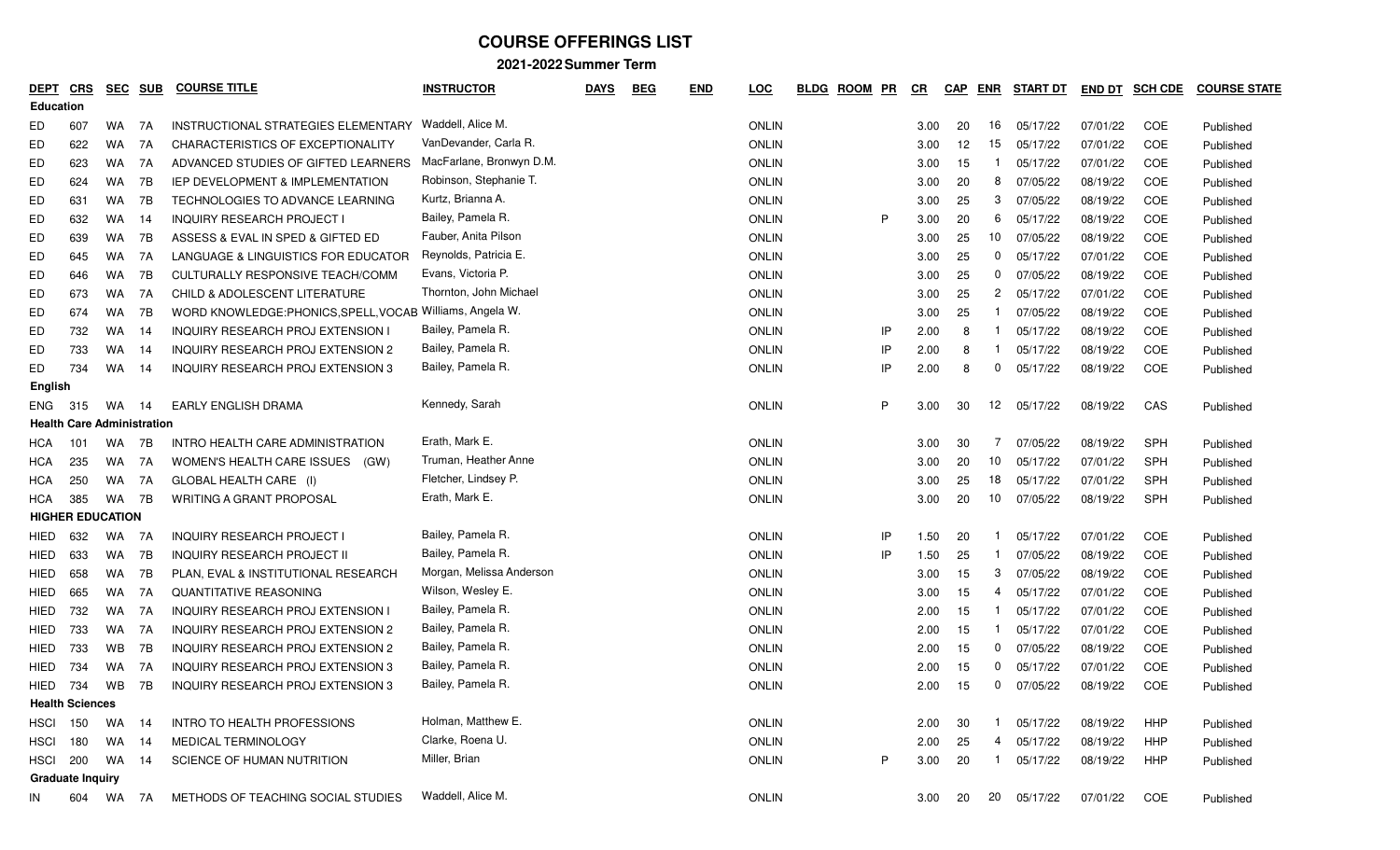| <b>DEPT</b> | <b>CRS</b>                        | <b>SEC</b> | <b>SUB</b> | <b>COURSE TITLE</b>                           | <b>INSTRUCTOR</b>           | <b>DAYS</b> | <b>BEG</b> | <b>END</b> | <b>LOC</b>   | <b>BLDG</b> | <b>ROOM</b> | $P$ R      | C <sub>R</sub> | <b>CAP</b> | <b>ENR</b>     | <b>START DT</b> | <b>END DT</b> | <b>SCH CDE</b> | <b>COURSE STATE</b> |
|-------------|-----------------------------------|------------|------------|-----------------------------------------------|-----------------------------|-------------|------------|------------|--------------|-------------|-------------|------------|----------------|------------|----------------|-----------------|---------------|----------------|---------------------|
|             | <b>Graduate Inquiry</b>           |            |            |                                               |                             |             |            |            |              |             |             |            |                |            |                |                 |               |                |                     |
| IN          | 620                               | <b>WA</b>  | 7B         | FOUNDATIONS & LEGAL ISSUES OF SPED            | Cooper, Laurie A.           |             |            |            | <b>ONLIN</b> |             |             |            | 3.00           | 25         | 7              | 07/05/22        | 08/19/22      | COE            | Published           |
| IN          | 627                               | WA         | 7B         | LEARNING THEORY FOR DIVERSE LEARNER           | Fauber, Anita Pilson        |             |            |            | <b>ONLIN</b> |             |             |            | 3.00           | 25         | 6              | 07/05/22        | 08/19/22      | COE            | Published           |
| IN          | 628                               | WA.        | 7A         | PUBLIC POLICY IN EDUCATION                    | Wilson, Angela B.           |             |            |            | <b>ONLIN</b> |             |             |            | 3.00           | 25         |                | 05/17/22        | 07/01/22      | COE            | Published           |
| IN          | 629                               | WA         | 7A         | LEADERSHIP IN EDUCATION                       | Waddell, Alice M.           |             |            |            | <b>ONLIN</b> |             |             |            | 3.00           | 25         | 8              | 05/17/22        | 07/01/22      | COE            | Published           |
| IN          | 630                               | WA.        | 7A         | METHODS OF PROFESSIONAL INQUIRY               | Waddell, Alice M.           |             |            |            | <b>ONLIN</b> |             |             |            | 3.00           | 25         | $^{2}$         | 05/17/22        | 07/01/22      | COE            | Published           |
| IN          | 634                               | <b>WA</b>  | 7B         | PLACE BASED LEARNING                          | Willis, Tamra L.            |             |            |            | <b>ONLIN</b> |             |             |            | 3.00           | 25         |                | 07/05/22        | 08/19/22      | COE            | Published           |
|             | <b>Interdisciplinary Studies</b>  |            |            |                                               |                             |             |            |            |              |             |             |            |                |            |                |                 |               |                |                     |
| INT         | 103                               | WA         | 7A         | INFORMATION LITERACY (R)                      | Black, David Michael        |             |            |            | <b>ONLIN</b> |             |             | <b>PNC</b> | 1.00           | 25         | 16             | 05/17/22        | 07/01/22      | CAS            | Published           |
| INT         | 222                               | <b>WA</b>  | 7A         | SOCIAL SCIENCE STATISTICS (Q)                 | Bayer, Timothy Jonathan     |             |            |            | <b>ONLIN</b> |             |             |            | 3.00           | 20         | 20             | 05/17/22        | 07/01/22      | CAS            | Published           |
| INT         | 222                               | WB         | 7B         | SOCIAL SCIENCE STATISTICS (Q)                 | Bayer, Timothy Jonathan     |             |            |            | <b>ONLIN</b> |             |             |            | 3.00           | 20         | 9              | 07/05/22        | 08/19/22      | CAS            | Published           |
| INT         | 251                               | WA         | 7A         | PROFESSIONAL WRITING (CW)                     | Fajardo, Adam J.            |             |            |            | <b>ONLIN</b> |             |             | P          | 3.00           | 20         | 15             | 05/17/22        | 07/01/22      | CAS            | Published           |
|             | <b>Mathematics</b>                |            |            |                                               |                             |             |            |            |              |             |             |            |                |            |                |                 |               |                |                     |
| MATH        | 155                               | WA.        | -14        | MATH IN CONTEMPORARY SOCIETY (Q)              | Lowery-Carter, Christy R.   |             |            |            | <b>ONLIN</b> |             |             |            | 3.00           | 30         | $\overline{c}$ | 05/17/22        | 08/19/22      | CAS            | Published           |
| MATH        | 159                               | WA         | -14        | COLLEGE ALGEBRA (Q)                           | Salois, Kari Ann            |             |            |            | <b>ONLIN</b> |             |             | P          | 3.00           | 30         | 9              | 05/17/22        | 08/19/22      | CAS            | Published           |
| MATH        | 171                               | WA         | -14        | PRECALCULUS WITH TRIGONOMETRY (Q)             | Salois, Kari Ann            |             |            |            | <b>ONLIN</b> |             |             | P          | 3.00           | 30         | 8              | 05/17/22        | 08/19/22      | CAS            | Published           |
|             | <b>MBU - MBU Success</b>          |            |            |                                               |                             |             |            |            |              |             |             |            |                |            |                |                 |               |                |                     |
| MBU         | 101                               | WA 7A      |            | PLANNING YOUR MBU DEGREE                      | Munsey, Meghan L.           |             |            |            | <b>ONLIN</b> |             |             |            | 1.00           | 30         | 8              | 05/17/22        | 07/01/22      | CAS            | Published           |
|             | <b>Master of Healthcare Admin</b> |            |            |                                               |                             |             |            |            |              |             |             |            |                |            |                |                 |               |                |                     |
| MHA         | 508                               | WA.        | 7A         | HEALTHCARE SOCIO-TECHNICAL SYSTEM             | Cundiff, William D.         |             |            |            | <b>ONLIN</b> |             |             |            | 3.00           | -30        | 5              | 05/17/22        | 07/01/22      | SPH            | Published           |
| MHA         | 601                               | WA         | 7A         | <b>QUANTITATIVE &amp; QUALITATIVE METHODS</b> | Johnson, Nathan H           |             |            |            | <b>ONLIN</b> |             |             |            | 3.00           | 30         | 6              | 05/17/22        | 07/01/22      | SPH            | Published           |
| MHA         | 603                               | WA         | 7B         | HEALTHCARE MGMT AND INFO SYSTEMS              | Hoell, Keith M.             |             |            |            | <b>ONLIN</b> |             |             |            | 3.00           | 30         | $^{2}$         | 07/05/22        | 08/19/22      | SPH            | Published           |
| MHA         | 605                               | WA         | 7A         | HEALTHCARE MARKETING & PUB RELATION           | Cundiff, William D.         |             |            |            | <b>ONLIN</b> |             |             |            | 3.00           | 30         | $^{2}$         | 05/17/22        | 07/01/22      | SPH            | Published           |
| MHA         | 606                               | WA.        | 7B         | EPIDEMIOLOGY, VULNERABLE POPULATION           | Nine, Kim Leigh             |             |            |            | <b>ONLIN</b> |             |             |            | 3.00           | 30         | $\mathbf{2}$   | 07/05/22        | 08/19/22      | <b>SPH</b>     | Published           |
| MHA         | 610                               | WA         | 7B         | <b>QUALITY IMPROVEMENT, PATIENT SAFETY</b>    | Burghardt, Michael G.       |             |            |            | <b>ONLIN</b> |             |             |            | 3.00           | -30        | $\mathbf{0}$   | 07/05/22        | 08/19/22      | SPH            | Published           |
| MHA         | 614                               | WA         | 7B         | CARE AND DISASTER MANAGEMENT                  | Feifer, Kenneth             |             |            |            | <b>ONLIN</b> |             |             |            | 3.00           | 30         |                | $0$ $07/05/22$  | 08/19/22      | SPH            | Published           |
| MHA         | 620                               | WA         | 7B         | COMPREHENSIVE CASE STUDY ANALYSIS             | Lucente, Betty C.           |             |            |            | <b>ONLIN</b> |             |             |            | 3.00           | 30         | 3              | 07/05/22        | 08/19/22      | SPH            | Published           |
| MHA         | 701                               | WA         | 7B         | <b>APEX PROJECT</b>                           | Cundiff, William D.         |             |            |            | <b>ONLIN</b> |             |             |            | 6.00           | 30         |                | 07/05/22        | 08/19/22      | SPH            | Published           |
|             | <b>Marketing Communication</b>    |            |            |                                               |                             |             |            |            |              |             |             |            |                |            |                |                 |               |                |                     |
|             | <b>MKTC 300</b>                   | WA         | 7B         | PERSUASIVE CAMPAIGNS                          | Miller, Suzanne K.          |             |            |            | <b>ONLIN</b> |             |             |            | 3.00           | 20         | 10             | 07/05/22        | 08/19/22      | <b>BPS</b>     | Published           |
| MKTC        | 400                               | WA 14      |            | SENIOR SEMINAR (M)                            | McPherson, Catherine Ferris |             |            |            | <b>ONLIN</b> |             |             |            | 3.00           | -5         | 2              | 05/17/22        | 08/19/22      | <b>BPS</b>     | Published           |
| Music       |                                   |            |            |                                               |                             |             |            |            |              |             |             |            |                |            |                |                 |               |                |                     |
| <b>MUS</b>  |                                   | 105 WA 14  |            | FUNDAMENTALS OF MUSIC (A)                     | Wick, Anne C.               |             |            |            | ONLIN        |             |             |            | 3.00           | 20         |                | 13 05/17/22     | 08/19/22      | <b>VPA</b>     | Published           |
| MUS         | 151                               | WA 7B      |            | HISTORY OF JAZZ (D)                           | Duncan, Timothy P.          |             |            |            | <b>ONLIN</b> |             |             |            | 3.00           | 30         | 9              | 07/05/22        | 08/19/22      | <b>VPA</b>     | Published           |
| Nursing     |                                   |            |            |                                               |                             |             |            |            |              |             |             |            |                |            |                |                 |               |                |                     |
| NUR         | 302                               | WA         | 7B         | PROF NURSING LEADERSHIP & MGMT (O)            | Dressler, Pamela J.         |             |            |            | <b>ONLIN</b> |             |             |            | 3.00           | 30         |                | 0 07/05/22      | 08/19/22      | SON            | Published           |
| NUR         | 305                               | WA         | 7B         | RESEARCH IN NURSING (R)                       | Haldeman, Heidi J.          |             |            |            | <b>ONLIN</b> |             |             |            | 3.00           | -30        |                | 3 07/05/22      | 08/19/22      | SON            | Published           |
|             | NUR 379                           | WA         | U3         | CLINICAL CONCEPTS I: PROF DEV PORTF           | Dressler, Pamela J.         |             |            |            | ONLIN        |             |             |            | 30.00          | -25        |                | 16 05/02/22     | 08/05/22      | SON            | Published           |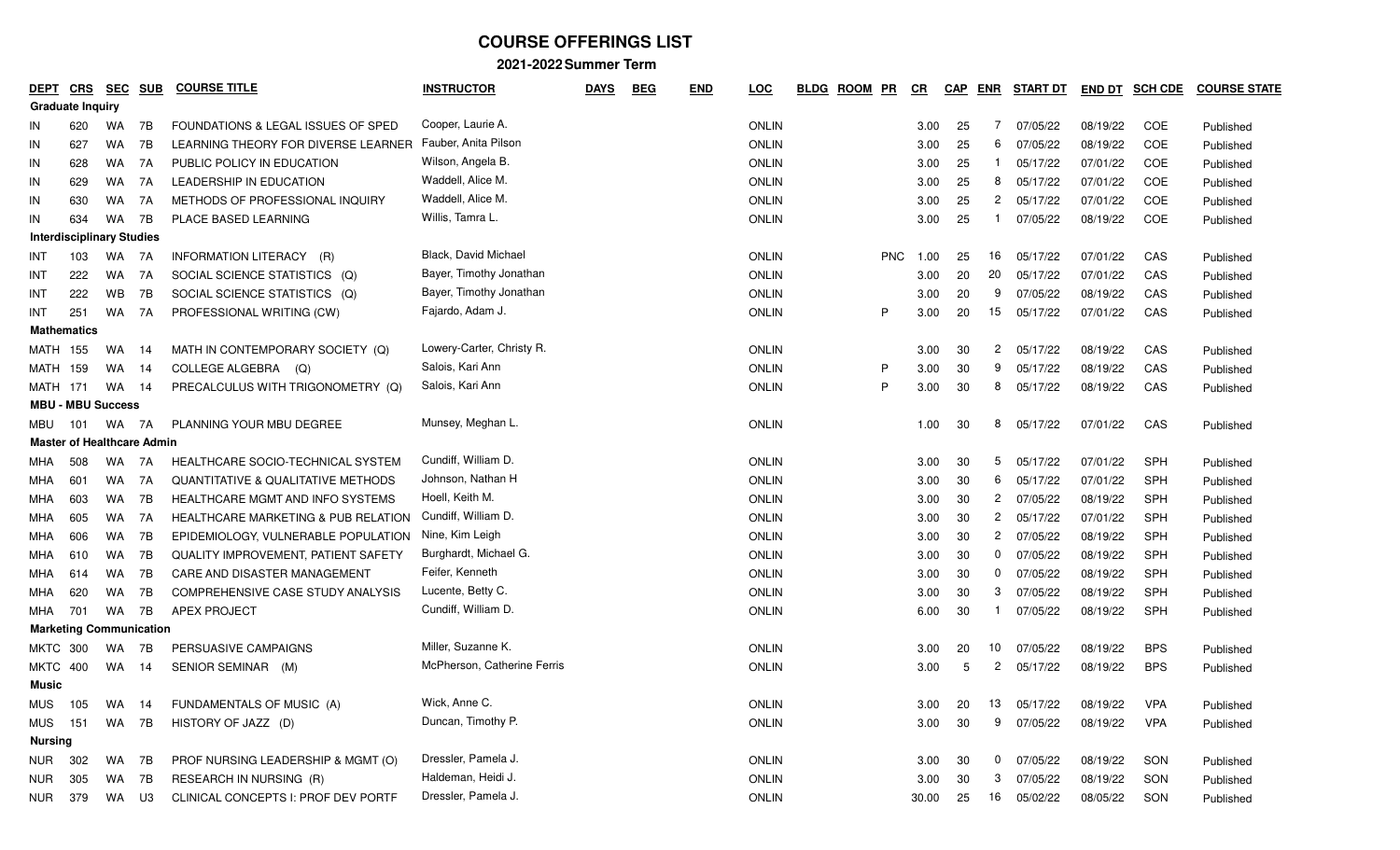| <u>DEPT</u>    | <b>CRS</b>                  | <b>SEC</b> | <b>SUB</b> | <b>COURSE TITLE</b>                         | <b>INSTRUCTOR</b>      | <b>DAYS</b>  | <b>BEG</b><br><b>END</b>   | <u>LOC</u>   | <b>BLDG</b> | <b>ROOM</b>     | <u>PR</u> | CR           | <b>CAP</b> | <b>ENR</b>   | <b>START DT</b> | <b>END DT</b> | <b>SCH CDE</b> | <b>COURSE STATE</b> |
|----------------|-----------------------------|------------|------------|---------------------------------------------|------------------------|--------------|----------------------------|--------------|-------------|-----------------|-----------|--------------|------------|--------------|-----------------|---------------|----------------|---------------------|
| <b>Nursing</b> |                             |            |            |                                             |                        |              |                            |              |             |                 |           |              |            |              |                 |               |                |                     |
| <b>NUR</b>     | 403                         | WA         | 7A         | COMMUNITY HEALTH PRACTICUM (C)              | Roper, Sherry L.       |              |                            | <b>ONLIN</b> |             |                 |           | 1.00         | 30         | 3            | 05/17/22        | 07/01/22      | SON            | Published           |
| NUR.           | 404                         | WA         | 7B         | NURSING ACROSS THE LIFESPAN                 | Clarke, Roena U.       |              |                            | <b>ONLIN</b> |             |                 |           | 3.00         | 30         | 5            | 07/05/22        | 08/19/22      | SON            | Published           |
| <b>NUR</b>     | 408                         | WA         | 7B         | USING EVID BASED PRACTICE NURS (M)          | Roper, Sherry L.       |              |                            | <b>ONLIN</b> |             |                 | IP        | 3.00         | 30         |              | 07/05/22        | 08/19/22      | SON            | Published           |
| NUR.           | 413                         | WA         | 7A         | COMM HLT-EMERGENCY PREPAREDNESS (D)         | Roper, Sherry L.       |              |                            | <b>ONLIN</b> |             |                 |           | 5.00         | 30         | 3            | 05/17/22        | 07/01/22      | SON            | Published           |
| <b>NUR</b>     | 505                         | <b>WA</b>  | 7B         | POPULATION HEALTH & COLLABORATION           | Deal, Joan G.          |              |                            | <b>ONLIN</b> |             |                 |           | 3.00         | 30         |              | 07/05/22        | 08/19/22      | SON            | Published           |
| NUR.           | 720                         | WA.        | U3         | DNP PRACTICUM HOURS                         | Dressler, Pamela J.    |              |                            | <b>ONLIN</b> |             |                 |           | 1.00         | 8          |              | 05/02/22        | 08/05/22      | SON            | Published           |
| <b>NUR</b>     | 800                         | <b>WA</b>  | U3         | FOUND & METHODS OF EVIDENCE- BASED          | Dressler, Pamela J.    |              |                            | <b>ONLIN</b> |             |                 |           | 3.00         | 25         | 7            | 05/02/22        | 08/05/22      | SON            | Published           |
| NUR.           | 802                         | WA         | U3         | <b>BIOSTATISTICS &amp; EPIDEMIOLOGY</b>     | Casey, Imke            |              |                            | <b>ONLIN</b> |             |                 |           | 3.00         | 30         | 4            | 05/02/22        | 08/05/22      | SON            | Published           |
| <b>NUR</b>     | 820                         | WA         | U3         | <b>CLINICAL DIAGNOSTICS &amp; REASONING</b> | Brim, Casie N.         |              |                            | <b>ONLIN</b> |             |                 | P         | 3.00         | 40         |              | 05/02/22        | 08/05/22      | SON            | Published           |
| <b>NUR</b>     | 822                         | <b>WA</b>  | U3         | <b>FNP COMPETENCY LAB</b>                   | Conyers, Lori J.       |              |                            | <b>ONLIN</b> |             |                 |           | 1.00         | 20         | 3            | 05/02/22        | 08/05/22      | SON            | Published           |
| <b>NUR</b>     | 842                         | <b>WA</b>  | U3         | AG-ACNP ADVANCED SKILLS LAB                 | Brim, Casie N.         |              |                            | <b>ONLIN</b> |             |                 |           | 1.00         | 20         |              | 05/02/22        | 08/05/22      | SON            | Published           |
| NUR.           | 900                         | <b>WA</b>  | U3         | DNP SYST THINK PROJECT I: FOUND SCH         | Dressler, Pamela J.    |              |                            | <b>ONLIN</b> |             |                 |           | 2.00         | 10         | 3            | 05/02/22        | 08/05/22      | SON            | Published           |
|                | <b>Occupational Therapy</b> |            |            |                                             |                        |              |                            |              |             |                 |           |              |            |              |                 |               |                |                     |
| OTH            | 700                         | A          | 9A         | <b>HUMAN ANATOMY</b>                        | Hancock, Jennifer A.   | <b>MR</b>    | 09:00 am 10:50 am          | MDCH         | MDC         | 157             |           | 5.00         | 40         | 0            | 06/06/22        | 08/05/22      | HHP            | Published           |
| OTH            | 700L                        | 01         | 9A         | LAB FOR OTH 700                             | Hancock, Jennifer A.   | <b>MTRF</b>  | 12:00 pm 01:50 pm          | <b>MDCH</b>  | MDC         | 252             |           | 0            | 40         | 0            | 06/06/22        | 08/05/22      | HHP            | Published           |
| OTH            | 700L                        | 02         | 9A         | LAB FOR OTH 700                             | Hancock, Jennifer A.   | <b>MTRF</b>  | 02:30 pm 04:20 pm          | <b>MDCH</b>  | MDC         | 252             |           |              | 40         | 0            | 06/06/22        | 08/05/22      | HHP            | Published           |
| OTH            | 705                         | A          | 9A         | INTRO TO OCCUPATIONAL THERAPY               | Ellington, Allison L.  | W            | 09:30 am 11:20 am          | MDCH         | MDC         | 156             |           | 1.00         | 40         | 0            | 06/06/22        | 08/05/22      | HHP            | Published           |
| OTH            | 711                         | A          | 9A         | <b>TEACHING AND LEARNING 1</b>              | Hansen, Gregory G.     | W            | 01:00 pm 02:50 pm          | <b>MDCH</b>  | MDC         | 159             |           | 1.00         | 30         | 0            | 06/06/22        | 08/05/22      | HHP            | Published           |
| OTH.           | 715                         | <b>WA</b>  | 4A         | PROFESSIONAL ENGAGEMENT LEADERSHIP          | Montgomery, Sheri Lee  |              |                            | <b>ONLIN</b> |             |                 |           | 1.00         | 40         | 24           | 04/25/22        | 05/20/22      | HHP            | In Progress         |
| OTH            | 717                         | <b>WA</b>  | 4A         | APPLIED THEORY & OCCUPATION SCIENCE         | Hansen, Gregory G.     |              |                            | <b>ONLIN</b> |             |                 |           | 1.00         | 40         | 24           | 04/25/22        | 05/20/22      | HHP            | In Progress         |
| OTH            | 734                         | WA         | 4A         | INTRO TO ASSISTIVE TECHNOLOGY               | Drescher, Patti L.     |              |                            | <b>ONLIN</b> |             |                 |           | 1.00         | 40         | 24           | 04/25/22        | 05/20/22      | HHP            | In Progress         |
| OTH            | 752                         | A          | 9A         | OCCUPATIONAL THERAPY PROCESS 2              | Thompson, Karly Jo     | $\mathsf{T}$ | 04:30 pm 06:20 pm          | <b>MDCH</b>  | MDC         | 157             |           | 1.00         | 40         | 24           | 06/06/22        | 08/05/22      | HHP            | Published           |
| OTH.           | 802                         | A          | 9A         | CONDITIONS OCCUPATIONAL THERAPY 1           | Berman, Lauren Chiappe | M            | 08:00 am 09:50 am          | MDCH         | MDC         | 159             |           | 1.00         | 40         | 24           | 06/06/22        | 08/05/22      | HHP            | Published           |
| OTH            | 811                         | A          | 9A         | <b>TEACHING AND LEARNING 2</b>              | Hansen, Gregory G.     | W            | 10:00 am 11:50 am          | <b>MDCH</b>  | MDC         | 157             |           | 1.00         | 30         | 24           | 06/06/22        | 08/05/22      | HHP            | Published           |
| OTH            | 825                         | A          | 9A         | OT ADULT MUSCULOSKELETAL CONDITIONS         | McCadden, Sarah Beth   | W            | 01:00 pm 02:50 pm          | MDCH         | MDC         | 157             |           | 4.00         | 40         | 24           | 06/06/22        | 08/05/22      | HHP            | Published           |
| OTH            | 825                         | A          | 9A         | OT ADULT MUSCULOSKELETAL CONDITIONS         | McCadden, Sarah Beth   | M            | 10:30 am 12:50 pm          | <b>MDCH</b>  | MDC         | 159             |           | 4.00         | 40         | 24           | 06/06/22        | 08/05/22      | HHP            | Published           |
| OTH            | 825L                        | 01         | 9A         | LAB FOR OTH 825                             | McCadden, Sarah Beth   | R            | 02:00 pm 03:50 pm          | MDCH         | MDC         | G23             |           | 0            | 20         | 12           | 06/06/22        | 08/05/22      | HHP            | Published           |
| OTH            | 825L                        | 01         | 9A         | LAB FOR OTH 825                             | McCadden, Sarah Beth   | W            | 08:00 am 09:50 am          | <b>MDCH</b>  | MDC         | G23             |           | <sup>0</sup> | 20         | 12           | 06/06/22        | 08/05/22      | HHP            | Published           |
| OTH            | 825L                        | 02         | 9A         | LAB FOR OTH 825                             | McCadden, Sarah Beth   | R            | 12:00 pm 01:50 pm          | MDCH         | MDC         | G <sub>23</sub> |           | 0            | 20         | 12           | 06/06/22        | 08/05/22      | HHP            | Published           |
| OTH            | 825L                        | 02         | 9A         | LAB FOR OTH 825                             | McCadden, Sarah Beth   | т            | 01:00 pm 02:50 pm          | <b>MDCH</b>  | MDC         | G <sub>23</sub> |           | $\Omega$     | 20         | 12           | 06/06/22        | 08/05/22      | HHP            | Published           |
| OTH            | 832                         | A          | 9A         | <b>TECHNOLOGY &amp; ENVIRONMENTAL ADAPT</b> | <b>STAFF</b>           | R            | 09:30 am 10:50 am MDCH     |              | MDC         | G36             |           | 2.00         | 40         | 24           | 06/06/22        | 08/05/22      | <b>HHP</b>     | Published           |
| OTH            | 832                         | A          | 9A         | TECHNOLOGY & ENVIRONMENTAL ADAPT            | <b>STAFF</b>           |              | 10:00 am 11:50 am MDCH MDC |              |             | 159             |           | 2.00         | 40         | 24           | 06/06/22        | 08/05/22      | <b>HHP</b>     | Published           |
| <b>OTH</b>     | 843                         | B          | 7B         | LEVEL 1 FIELDWORK IN PEDIATRICS             | Budd, Emily V.         |              |                            | <b>MDCH</b>  |             |                 |           | 1.00         | 20         | $\mathbf{2}$ | 07/05/22        | 08/19/22      | HHP            | Published           |
| OTH            | 845                         | A          | 16         | CLINICAL FIELDWORK 2A (12 WEEKS)            | Budd, Emily V.         |              |                            | <b>MDCH</b>  |             |                 |           | 6.00         | 40         | 28           | 04/25/22        | 08/12/22      | HHP            | In Progress         |
| OTH            | 855                         | A          | 16         | CLINICAL FIELDWORK 2B (12 WEEKS)            | Budd, Emily V.         |              |                            | <b>MDCH</b>  |             |                 |           | 6.00         | 40         |              | 04/25/22        | 08/12/22      | <b>HHP</b>     | In Progress         |
| OTH            | 885                         | WA         | 7B         | HEALTH PROMOTION PROGRAMMING                | Montgomery, Sheri Lee  |              |                            | <b>ONLIN</b> |             |                 |           | 3.00         | 30         | 3            | 07/05/22        | 08/19/22      | HHP            | Published           |
| OTH            | 950                         | WA 7A      |            | PROJECT IMPLEMENTATION                      | Montgomery, Sheri Lee  |              |                            | <b>ONLIN</b> |             |                 | P         | 3.00         | 30         |              | 5 05/17/22      | 07/01/22      | <b>HHP</b>     | Published           |
|                |                             |            |            |                                             |                        |              |                            |              |             |                 |           |              |            |              |                 |               |                |                     |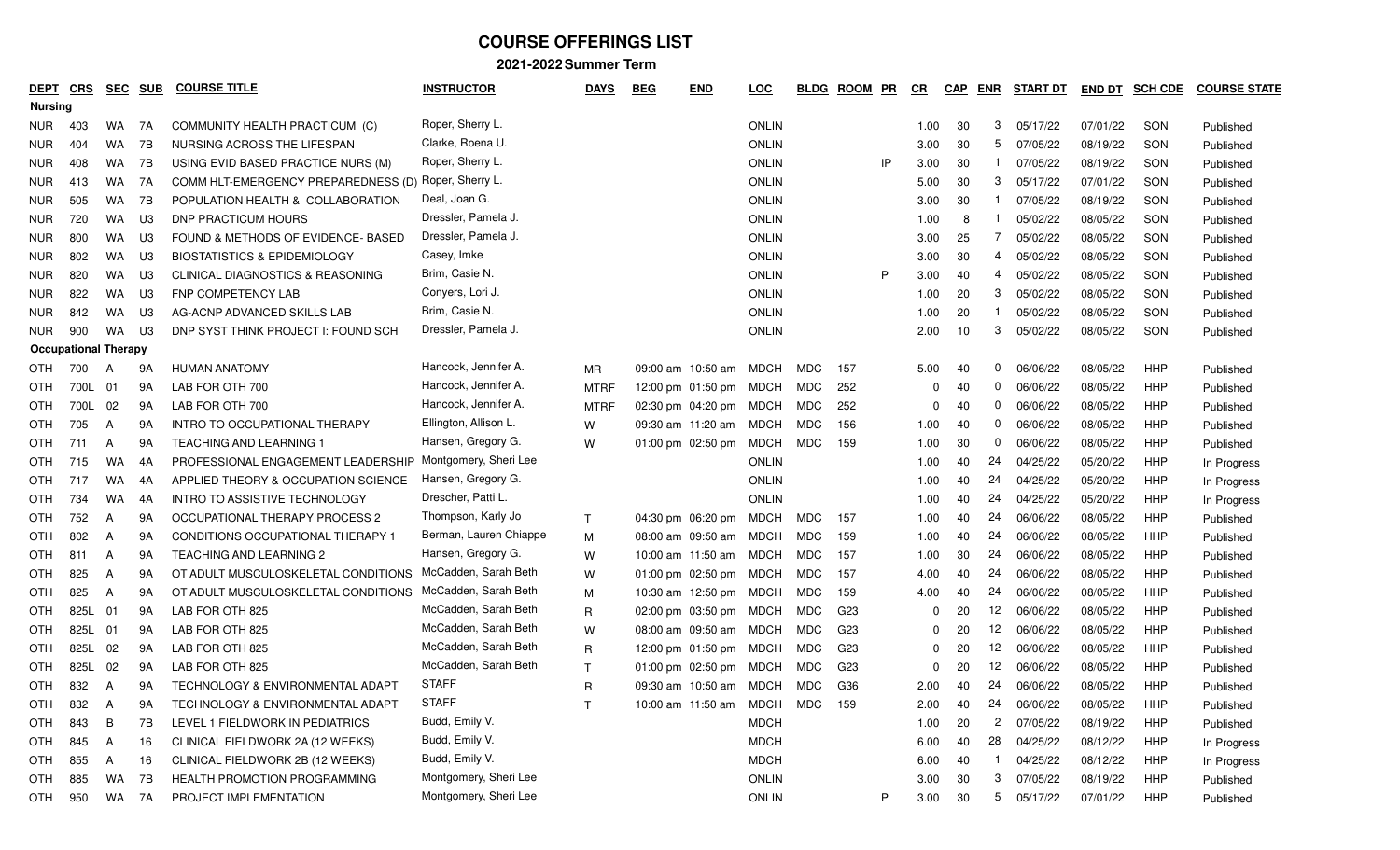| DEPT           | CRS                         |    | <b>SEC SUB</b> | <b>COURSE TITLE</b>                        | <b>INSTRUCTOR</b>         | <b>DAYS</b>  | <b>BEG</b> | <b>END</b>          | LOC          | <b>BLDG</b> | <b>ROOM</b> | PR         | CR.  | <b>CAP</b> | ENR            | <b>START DT</b> | <b>END DT</b> | <b>SCH CDE</b> | <b>COURSE STATE</b> |
|----------------|-----------------------------|----|----------------|--------------------------------------------|---------------------------|--------------|------------|---------------------|--------------|-------------|-------------|------------|------|------------|----------------|-----------------|---------------|----------------|---------------------|
|                | <b>Occupational Therapy</b> |    |                |                                            |                           |              |            |                     |              |             |             |            |      |            |                |                 |               |                |                     |
| OTH            | 960                         | WA | 7B             | OUTCOMES AND DISSEMINATION                 | Montgomery, Sheri Lee     |              |            |                     | <b>ONLIN</b> |             |             | P          | 3.00 | 30         | 4              | 07/05/22        | 08/19/22      | <b>HHP</b>     | Published           |
|                | <b>Physician Assistant</b>  |    |                |                                            |                           |              |            |                     |              |             |             |            |      |            |                |                 |               |                |                     |
| PAS            | 503                         | A  | UЗ             | PHARMACOLOGY I                             | Greene, Emily M.          | $\mathsf{R}$ |            | 08:00 am 09:50 am   | MDCH         | <b>MDC</b>  | 155         |            | 4.00 | 40         | 40             | 05/02/22        | 08/05/22      | <b>HHP</b>     | Published           |
| <b>PAS</b>     | 503                         | A  | U3             | PHARMACOLOGY I                             | Greene, Emily M.          | M            |            | 10:00 am 11:50 am   | MDCH         | MDC         | 155         |            | 4.00 | 40         | 40             | 05/02/22        | 08/05/22      | <b>HHP</b>     | Published           |
| PAS            | 526                         | A  | U3             | <b>CLINICAL MEDICINE I</b>                 | Farley, Benjamin G.       | MW           |            | 01:00 pm $04:50$ pm | MDCH         | MDC         | 155         |            | 5.00 | 40         | 40             | 05/02/22        | 08/05/22      | <b>HHP</b>     | Published           |
| PAS            | 527                         | A  | U <sub>3</sub> | <b>CLINICAL MEDICINE I CASEWORK</b>        | Ady, Megan S.             | W            |            | 10:30 am 11:50 am   | MDCH         | <b>MDC</b>  | 155         |            | 1.00 | 40         | 40             | 05/02/22        | 08/05/22      | <b>HHP</b>     | Published           |
| PAS            | 528                         | A  | U3             | LABORATORY & DIAGNOSTIC STUDIES            | Powers, Caitlin E.        | <b>TR</b>    |            | 10:00 am 11:50 am   | <b>MDCH</b>  | <b>MDC</b>  | 155         |            | 4.00 | 40         | 40             | 05/02/22        | 08/05/22      | <b>HHP</b>     | Published           |
| <b>PAS</b>     | 529                         | A  | U <sub>3</sub> | <b>HISTORY &amp; PHYSICAL DIAGNOSIS II</b> | Hunt, Jennifer Brianna    | E            |            | 08:00 am 11:50 am   | <b>MDCH</b>  | MDC         | G33         |            | 4.00 | 40         | 40             | 05/02/22        | 08/05/22      | <b>HHP</b>     | Published           |
| PAS            | 529                         | A  | U3             | <b>HISTORY &amp; PHYSICAL DIAGNOSIS II</b> | Hunt, Jennifer Brianna    | $\mathsf{R}$ |            | 01:00 pm $01:50$ pm | MDCH         | MDC         | 155         |            | 4.00 | 40         | 40             | 05/02/22        | 08/05/22      | HHP            | Published           |
| PAS            | 529                         | A  | U3             | HISTORY & PHYSICAL DIAGNOSIS II            | Hunt, Jennifer Brianna    | $\mathsf{R}$ |            | 02:00 pm 04:50 pm   | MDCH         | MDC         | G33         |            | 4.00 | 40         | 40             | 05/02/22        | 08/05/22      | <b>HHP</b>     | Published           |
| PAS            | 529                         | A  | U <sub>3</sub> | HISTORY & PHYSICAL DIAGNOSIS II            | Hunt, Jennifer Brianna    | $\mathsf{T}$ |            | 01:00 pm $01:50$ pm | MDCH         | MDC         | 155         |            | 4.00 | 40         | 40             | 05/02/22        | 08/05/22      | HHP            | Published           |
| PAS            | 529                         | A  | U3             | HISTORY & PHYSICAL DIAGNOSIS II            | Hunt, Jennifer Brianna    | $\mathsf{T}$ |            | 02:00 pm 04:50 pm   | MDCH         | MDC         | G33         |            | 4.00 | 40         | 40             | 05/02/22        | 08/05/22      | <b>HHP</b>     | Published           |
| <b>PAS</b>     | 622                         | A  | 4A             | PRE-CLINICAL COMP ASSESSMENT               | Hunt, Jennifer Brianna    | <b>MTWRF</b> |            | 08:00 am 05:00 pm   | MDCH         | MDC         |             | <b>PNC</b> | 1.00 | 40         | 36             | 04/25/22        | 05/20/22      | <b>HHP</b>     | In Progress         |
| PAS            | 641                         | A  | R1             | BEHAVIORAL AND MENTAL HEALTH CARE          | Worman, Sarah W.          |              |            |                     | <b>MDCH</b>  |             |             |            | 6.00 | 30         | 8              | 05/23/22        | 07/03/22      | <b>HHP</b>     | Published           |
| PAS            | 641                         | B  | R <sub>2</sub> | BEHAVIORAL AND MENTAL HEALTH CARE          | Worman, Sarah W.          |              |            |                     | <b>MDCH</b>  |             |             |            | 6.00 | 30         | 5              | 07/04/22        | 08/14/22      | <b>HHP</b>     | Published           |
| PAS            | 642                         | Α  | R1             | <b>EMERGENCY MEDICINE</b>                  | Worman, Sarah W.          |              |            |                     | <b>MDCH</b>  |             |             |            | 6.00 | 30         | 4              | 05/23/22        | 07/03/22      | <b>HHP</b>     | Published           |
| PAS            | 642                         | B  | R <sub>2</sub> | <b>EMERGENCY MEDICINE</b>                  | Worman, Sarah W.          |              |            |                     | <b>MDCH</b>  |             |             |            | 6.00 | 30         | 6              | 07/04/22        | 08/14/22      | <b>HHP</b>     | Published           |
| PAS            | 643                         | A  | R1             | <b>FAMILY MEDICINE</b>                     | Worman, Sarah W.          |              |            |                     | <b>MDCH</b>  |             |             |            | 6.00 | 30         | 7              | 05/23/22        | 07/03/22      | <b>HHP</b>     | Published           |
| <b>PAS</b>     | 643                         | В  | R <sub>2</sub> | <b>FAMILY MEDICINE</b>                     | Worman, Sarah W.          |              |            |                     | <b>MDCH</b>  |             |             |            | 6.00 | 30         | $\overline{7}$ | 07/04/22        | 08/14/22      | <b>HHP</b>     | Published           |
| PAS            | 644                         | A  | R1             | <b>INTERNAL MEDICINE</b>                   | Worman, Sarah W.          |              |            |                     | <b>MDCH</b>  |             |             |            | 6.00 | 30         | 3              | 05/23/22        | 07/03/22      | <b>HHP</b>     | Published           |
| <b>PAS</b>     | 644                         | B  | R <sub>2</sub> | <b>INTERNAL MEDICINE</b>                   | Worman, Sarah W.          |              |            |                     | <b>MDCH</b>  |             |             |            | 6.00 | 30         | 4              | 07/04/22        | 08/14/22      | <b>HHP</b>     | Published           |
| PAS            | 645                         | A  | R1             | <b>PEDIATRICS</b>                          | Worman, Sarah W.          |              |            |                     | <b>MDCH</b>  |             |             |            | 6.00 | 30         | 6              | 05/23/22        | 07/03/22      | <b>HHP</b>     | Published           |
| PAS            | 645                         | В  | R2             | <b>PEDIATRICS</b>                          | Worman, Sarah W.          |              |            |                     | <b>MDCH</b>  |             |             |            | 6.00 | 30         | 3              | 07/04/22        | 08/14/22      | <b>HHP</b>     | Published           |
| PAS            | 646                         | A  | R1             | <b>SURGERY</b>                             | Worman, Sarah W.          |              |            |                     | <b>MDCH</b>  |             |             |            | 6.00 | 30         | 4              | 05/23/22        | 07/03/22      | HHP            | Published           |
| PAS            | 646                         | В  | R2             | <b>SURGERY</b>                             | Worman, Sarah W.          |              |            |                     | <b>MDCH</b>  |             |             |            | 6.00 | 30         | 4              | 07/04/22        | 08/14/22      | <b>HHP</b>     | Published           |
| PAS            | 647                         | A  | R1             | <b>WOMEN'S HEALTH</b>                      | Worman, Sarah W.          |              |            |                     | <b>MDCH</b>  |             |             |            | 6.00 | 30         | 3              | 05/23/22        | 07/03/22      | <b>HHP</b>     | Published           |
| PAS            | 647                         | В  | R2             | <b>WOMEN'S HEALTH</b>                      | Worman, Sarah W.          |              |            |                     | <b>MDCH</b>  |             |             |            | 6.00 | 30         | 5              | 07/04/22        | 08/14/22      | <b>HHP</b>     | Published           |
| PAS            | 648                         | A  | R1             | <b>CLINICAL ELECTIVE</b>                   | Worman, Sarah W.          |              |            |                     | <b>MDCH</b>  |             |             |            | 6.00 | 30         | 0              | 05/23/22        | 07/03/22      | <b>HHP</b>     | Published           |
| <b>PAS</b>     | 648                         | B  | R <sub>2</sub> | CLINICAL ELECTIVE                          | Worman, Sarah W.          |              |            |                     | <b>MDCH</b>  |             |             |            | 6.00 | 30         | 2              | 07/04/22        | 08/14/22      | <b>HHP</b>     | Published           |
|                | <b>Physical Education</b>   |    |                |                                            |                           |              |            |                     |              |             |             |            |      |            |                |                 |               |                |                     |
| PHE.           | 122                         | WA | 7B             | <b>STRESS MANAGEMENT</b><br>(P1)           | Morgan, Melissa Anderson  |              |            |                     | <b>ONLIN</b> |             |             |            | 1.00 | 20         | 20             | 07/05/22        | 08/19/22      | <b>HHP</b>     | Published           |
| PHE            | 199                         | WA | -14            | FITNESS & INDEPENDENT ACTIVITY (P3)        | Morgan, Melissa Anderson  |              |            |                     | <b>ONLIN</b> |             |             |            | 2.00 | 20         | 9              | 05/17/22        | 08/19/22      | <b>HHP</b>     | Published           |
|                | Philosophy                  |    |                |                                            |                           |              |            |                     |              |             |             |            |      |            |                |                 |               |                |                     |
| PHIL           | 110                         | WA | 14             | ETHICAL ISSUES IN BUSINESS (H)             | Owen, Roderic L.          |              |            |                     | <b>ONLIN</b> |             |             |            | 3.00 | 30         | 16             | 05/17/22        | 08/19/22      | CAS            | Published           |
| <b>Physics</b> |                             |    |                |                                            |                           |              |            |                     |              |             |             |            |      |            |                |                 |               |                |                     |
|                | <b>PHYS 100</b>             | WA | 14             | EXPLORING THE PHYSICAL WORLD (NQ)          | Gergel-Hackett, Nadine E. |              |            |                     | <b>ONLIN</b> |             |             |            | 3.00 | 30         | 9              | 05/17/22        | 08/19/22      | CAS            | Published           |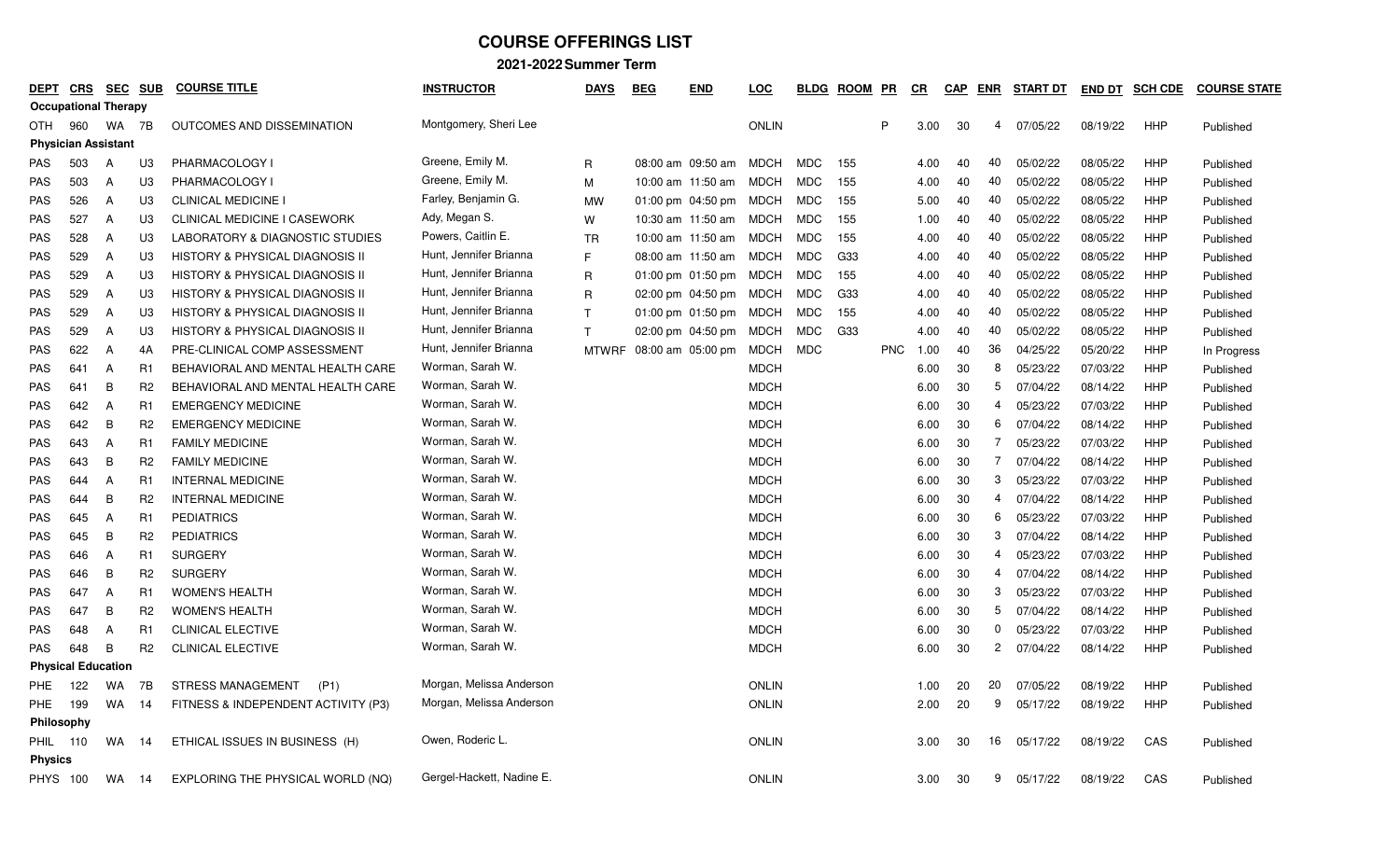| <b>DEPT</b>     | <b>CRS</b>              | <u>SEC</u> | <b>SUB</b> | <b>COURSE TITLE</b>                 | <b>INSTRUCTOR</b>      | <b>DAYS</b>  | <b>BEG</b> | <b>END</b>                  | <u>LOC</u>   | <b>BLDG</b> | <b>ROOM</b>     | PR         | $_{CR}$      | <b>CAP</b> | ENR | START DT | <b>END DT</b> | <b>SCH CDE</b> | <b>COURSE STATE</b> |
|-----------------|-------------------------|------------|------------|-------------------------------------|------------------------|--------------|------------|-----------------------------|--------------|-------------|-----------------|------------|--------------|------------|-----|----------|---------------|----------------|---------------------|
|                 | Psychology              |            |            |                                     |                        |              |            |                             |              |             |                 |            |              |            |     |          |               |                |                     |
| <b>PSYC 111</b> |                         | WA.        | -14        | PSYCHOLOGY AS A SOCIAL SCIENCE (S)  | Murphy, Patricia L.    |              |            |                             | <b>ONLIN</b> |             |                 |            | 3.00         | 30         | 7   | 05/17/22 | 08/19/22      | CAS            | Published           |
| <b>PSYC</b>     | 203                     | WA         | 14         | ABNORMAL PSYCHOLOGY (S)             | Holt, Jenna K.         |              |            |                             | <b>ONLIN</b> |             |                 | P          | 3.00         | 20         | 20  | 05/17/22 | 08/19/22      | CAS            | Published           |
| PSYC            | 205                     | WA.        | -14        | TECH OF COUNSELING & PSYCHOTHERAPY  | Holt, Jenna K.         |              |            |                             | <b>ONLIN</b> |             |                 | P          | 3.00         | 20         | 9   | 05/17/22 | 08/19/22      | CAS            | Published           |
| <b>PSYC</b>     | 213                     | WA         | 14         | BASICS OF APPLIED BEHAVIOR ANALYSIS | Holt, Jenna K.         |              |            |                             | <b>ONLIN</b> |             |                 |            | 3.00         | 20         | 8   | 05/17/22 | 08/19/22      | CAS            | Published           |
|                 | <b>PSYC 220</b>         | WA         | -14        | EXPERIMENTAL PSYCHOLOGY (Q)         | Murphy, Patricia L.    |              |            |                             | <b>ONLIN</b> |             |                 | P          | 4.00         | 30         | 9   | 05/17/22 | 08/19/22      | CAS            | Published           |
| <b>PSYC</b>     | 403                     | WA         | 14         | CAPSTONE III: INTERNSHIP (M)        | Holt, Jenna K.         |              |            |                             | <b>ONLIN</b> |             |                 | IP         | 3.00         | 20         | 0   | 05/17/22 | 08/19/22      | CAS            | Published           |
|                 | <b>Physical Therapy</b> |            |            |                                     |                        |              |            |                             |              |             |                 |            |              |            |     |          |               |                |                     |
| PTH             | 700                     | A          | 9A         | <b>HUMAN ANATOMY</b>                | Hancock, Jennifer A.   | MR           |            | 09:00 am 10:50 am           | MDCH         | MDC         | 157             |            | 5.00         | 60         |     | 06/06/22 | 08/05/22      | HHP            | Published           |
| <b>PTH</b>      | 700L                    | 01         | 9A         | LAB FOR PTH 700                     | Hancock, Jennifer A.   | <b>MTRF</b>  |            | 12:00 pm 01:50 pm           | MDCH         | MDC         | 252             |            | <sup>0</sup> | 40         |     | 06/06/22 | 08/05/22      | HHP            | Published           |
| <b>PTH</b>      | 700L                    | - 02       | 9Α         | LAB FOR PTH 700                     | Hancock, Jennifer A.   | <b>MTRF</b>  |            | 02:30 pm 04:20 pm           | MDCH         | MDC         | 252             |            |              | 40         | 0   | 06/06/22 | 08/05/22      | HHP            | Published           |
| <b>PTH</b>      | 711                     | A          | 9Α         | PRINCIPLES OF TEACHING AND LEARN 1  | Hansen, Gregory G.     | W            |            | $01:00 \text{ pm}$ 02:50 pm | MDCH         | MDC         | 159             |            | 1.00         | 60         |     | 06/06/22 | 08/05/22      | <b>HHP</b>     | Published           |
| <b>PTH</b>      | 711                     | B          | 9Α         | PRINCIPLES OF TEACHING AND LEARN 1  | Hansen, Gregory G.     | W            |            | 02:00 pm 02:50 pm           | MDCH         | MDC         | 159             |            | 1.00         | 40         | 0   | 06/06/22 | 08/05/22      | HHP            | Published           |
| <b>PTH</b>      | 714                     | A          | 9Α         | PROFESSIONAL ISSUES 1               | Woldenberg, Corey B.   | W            |            | 10:00 am 11:50 am           | MDCH         | MDC         | 159             |            | 1.00         | 40         |     | 06/06/22 | 08/05/22      | HHP            | Published           |
| <b>PTH</b>      | 740                     | A          | 4A         | <b>CLINICAL EDUCATION 1</b>         | Woldenberg, Corey B.   |              |            |                             | <b>MDCH</b>  |             |                 | <b>PNC</b> | 3.00         | 40         | 28  | 04/25/22 | 05/20/22      | HHP            | In Progress         |
| <b>PTH</b>      | 801                     | A          | 9Α         | PHARMACOLOGY                        | Skrzat, Julie Marie    | $\top$       |            | 04:00 pm 05:20 pm           | MDCH         | MDC         | 159             |            | 2.00         | 40         | 28  | 06/06/22 | 08/05/22      | HHP            | Published           |
| <b>PTH</b>      | 802                     | A          | 9Α         | <b>CLINICAL IMAGING</b>             | Tarleton, Gail M.      | M            |            | 09:00 am 10:50 am           | MDCH         | MDC         | 156             |            | 1.00         | 40         | 28  | 06/06/22 | 08/05/22      | HHP            | Published           |
| <b>PTH</b>      | 804                     | A          | 9Α         | FOUND OF MOTOR CONTROL & LEARNING   | Cullaty, Martha Duffey | $\top$       |            | 01:30 pm 03:20 pm           | MDCH MDC     |             | 157             |            | 2.00         | 40         | 28  | 06/06/22 | 08/05/22      | HHP            | Published           |
| <b>PTH</b>      | 804L                    | 01         | 9Α         | LAB FOR PTH 804                     | Cullaty, Martha Duffey | R            |            | 12:00 pm 02:20 pm           | MDCH         | MDC         | G38             |            | <sup>0</sup> | 20         | 13  | 06/06/22 | 08/05/22      | HHP            | Published           |
| <b>PTH</b>      | 804L                    | 01         | 9Α         | LAB FOR PTH 804                     | Cullaty, Martha Duffey | W            |            | 03:00 pm 05:20 pm           | MDCH         | MDC         | G38             |            |              | 20         | 13  | 06/06/22 | 08/05/22      | HHP            | Published           |
| <b>PTH</b>      | 804L                    | 02         | 9Α         | LAB FOR PTH 804                     | Cullaty, Martha Duffey | R            |            | 02:30 pm 04:50 pm           | MDCH         | MDC         | G38             |            |              | 20         | 15  | 06/06/22 | 08/05/22      | HHP            | Published           |
| <b>PTH</b>      | 804L                    | 02         | 9A         | LAB FOR PTH 804                     | Cullaty, Martha Duffey | W            |            | 12:30 pm 02:50 pm           | MDCH         | MDC         | G38             |            |              | 20         | 15  | 06/06/22 | 08/05/22      | HHP            | Published           |
| <b>PTH</b>      | 811                     | A          | 9A         | PRINCIPLES OF TEACHING & LEARNING 2 | Hansen, Gregory G.     | W            |            | 10:00 am 11:50 am           | MDCH         | MDC         | 157             |            | 1.00         | 60         | 37  | 06/06/22 | 08/05/22      | HHP            | Published           |
| <b>PTH</b>      | 811                     | B          | 9A         | PRINCIPLES OF TEACHING & LEARNING 2 | Hansen, Gregory G.     | W            |            | 10:00 am 11:50 am           | MDCH         | MDC         | 157             |            | 1.00         | 40         | 15  | 06/06/22 | 08/05/22      | HHP            | Published           |
| <b>PTH</b>      | 814                     | A          | 9Α         | ADMIN. & ORGANIZATION OF PRACTICE   | Diaz, Deborah S.       | F            |            | 01:00 pm $05:00$ pm         | MDCH         | MDC         | 159             |            | 2.00         | 40         | 30  | 06/06/22 | 08/05/22      | HHP            | Published           |
| <b>PTH</b>      | 814                     | A          | 9Α         | ADMIN. & ORGANIZATION OF PRACTICE   | Diaz, Deborah S.       | $\mathsf{R}$ |            | 01:00 pm $05:00$ pm         | MDCH         | MDC         | 159             |            | 2.00         | 40         | 30  | 06/06/22 | 08/05/22      | HHP            | Published           |
| <b>PTH</b>      | 815                     | A          | 9Α         | PROFESSIONAL ISSUES 3               | Skrzat, Julie Marie    | E            |            | 09:00 am 10:50 am           | MDCH         | MDC         | 159             |            | 2.00         | 40         | 30  | 06/06/22 | 08/05/22      | HHP            | Published           |
| <b>PTH</b>      | 815                     | A          | 9Α         | PROFESSIONAL ISSUES 3               | Skrzat, Julie Marie    | R            |            | 09:00 am 10:50 am           | MDCH         | MDC         | 159             |            | 2.00         | 40         | 30  | 06/06/22 | 08/05/22      | HHP            | Published           |
| <b>PTH</b>      | 826                     | A          | 9Α         | MUSCULOSKELETAL MANAGEMENT 2        | Fontenot, Marty W.     | R            |            | 08:00 am 10:50 am           | MDCH         | MDC         | 156             |            | 4.00         | 40         | 28  | 06/06/22 | 08/05/22      | HHP            | Published           |
| <b>PTH</b>      | 826                     | A          | 9Α         | MUSCULOSKELETAL MANAGEMENT 2        | Fontenot, Marty W.     | М            |            | 12:00 pm 02:50 pm           | MDCH         | MDC         | 157             |            | 4.00         | 40         | 28  | 06/06/22 | 08/05/22      | HHP            | Published           |
| <b>PTH</b>      | 826L                    | 01         | 9Α         | LAB FOR PTH 826                     | Fontenot, Marty W.     | F            |            | 08:00 am 10:15 am           | MDCH         | MDC         | G23             |            | <sup>0</sup> | 20         | 13  | 06/06/22 | 08/05/22      | HHP            | Published           |
| <b>PTH</b>      | 826L                    | 01         | 9A         | LAB FOR PTH 826                     | Fontenot, Marty W.     | $\mathsf{T}$ |            | 08:00 am 10:15 am MDCH      |              | MDC         | G <sub>23</sub> |            | $\Omega$     | 20         | 13  | 06/06/22 | 08/05/22      | HHP            | Published           |
| <b>PTH</b>      | 826L 02                 |            | 9A         | LAB FOR PTH 826                     | Fontenot, Marty W.     | F.           |            | 10:30 am 12:45 pm MDCH MDC  |              |             | G23             |            | $\Omega$     | 20         | 15  | 06/06/22 | 08/05/22      | HHP            | Published           |
| <b>PTH</b>      | 826L                    | 02         | 9Α         | LAB FOR PTH 826                     | Fontenot, Marty W.     | $\mathsf{T}$ |            | 10:30 am 12:45 pm MDCH MDC  |              |             | G23             |            | 0            | 20         | 15  | 06/06/22 | 08/05/22      | HHP            | Published           |
| <b>PTH</b>      | 835                     | A          | 9A         | COMPREHENSIVE OUTCOMES              | Diaz, Deborah S.       | M            |            | 10:00 am 11:20 am MDCH      |              |             |                 | <b>PNC</b> | 1.00         | 40         | 30  | 06/06/22 | 08/05/22      | HHP            | Published           |
| <b>PTH</b>      | 845                     | A          | 4A         | <b>CLINICAL EDUCATION 2</b>         | Woldenberg, Corey B.   |              |            |                             | <b>MDCH</b>  |             |                 | <b>PNC</b> | 3.00         | 40         | 30  | 04/25/22 | 05/20/22      | HHP            | In Progress         |
| Religion        |                         |            |            |                                     |                        |              |            |                             |              |             |                 |            |              |            |     |          |               |                |                     |
| REL             | 130                     | WA 7A      |            | FAITH, LIFE, AND SERVICE (CO)       | Low, Katherine B.      |              |            |                             | <b>ONLIN</b> |             |                 |            | 3.00         | 30         | 23  | 05/17/22 | 07/01/22      | CAS            | Published           |